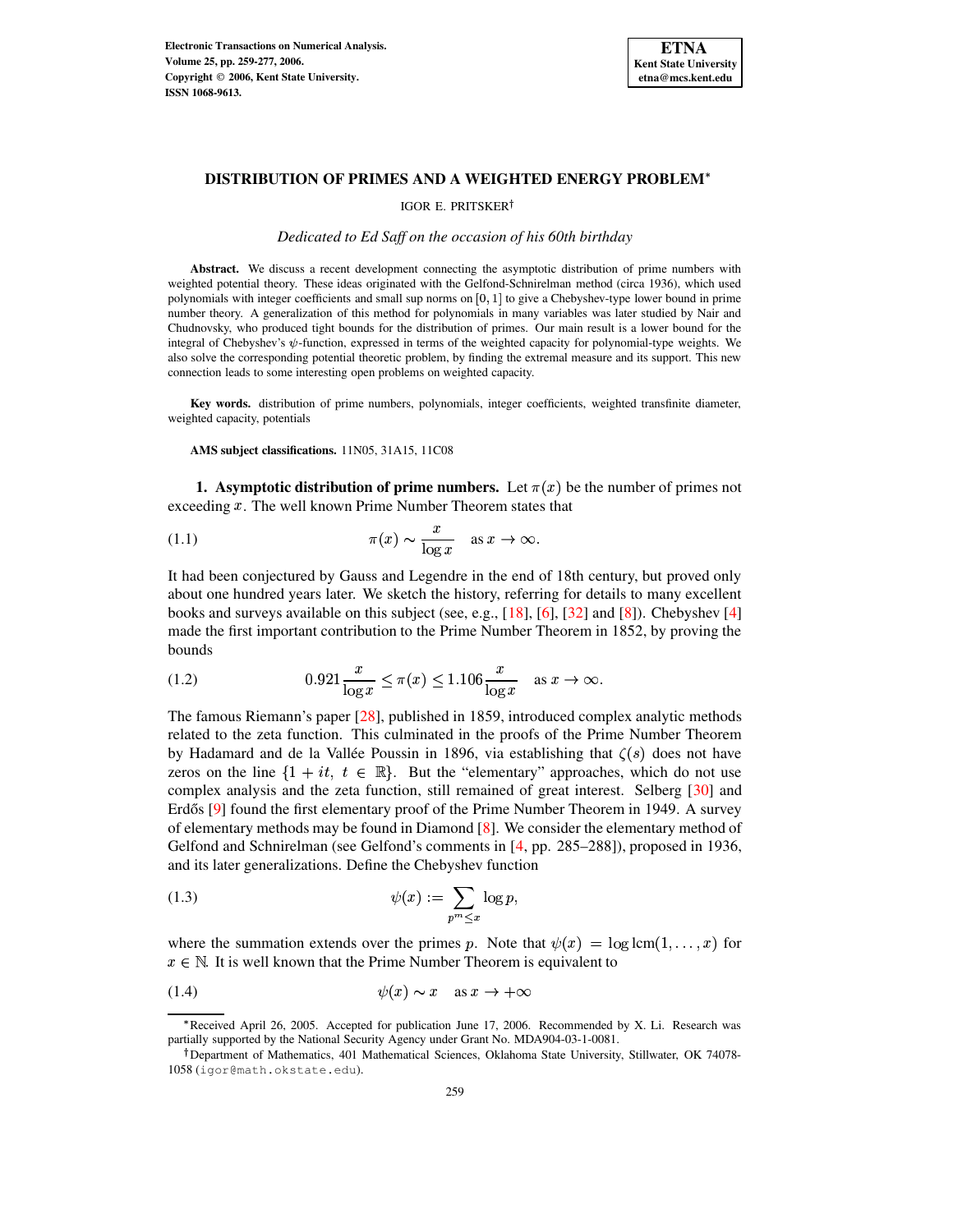(see [\[18\]](#page-17-0), [\[6\]](#page-17-1), [\[20,](#page-17-8) Ch. 10] and [\[8\]](#page-17-3)). Gelfond and Schnirelman utilized polynomials with integer coefficients  $p_n(x) = \sum a_k x^k$ , and their integrals over [0, 1]:

<span id="page-1-0"></span>
$$
\int_0^1 p_n(x) \, dx = \sum_{k=0}^n \frac{a_k}{k+1}.
$$

Observe that multiplying the above integral by the least common multiple  $lcm(1, \ldots, n + 1)$  gives an integer. Clearly,

(1.5) 
$$
\operatorname{lcm}(1, ..., n+1) \left| \int_0^1 p_n(x) \, dx \right| \ge 1,
$$

provided  $\int_0^1 p_n(x) dx \neq 0$ . Taking the log of [\(1.5\)](#page-1-0), we have

$$
\psi(n+1) \geq -\log \left| \int_0^1 p_n(x) \, dx \right| \geq -\log \max_{x \in [0,1]} |p_n(x)|.
$$

<span id="page-1-1"></span>Hence

(1.6) 
$$
\liminf_{n \to \infty} \frac{\psi(n+1)}{n} \geq -\log \limsup_{n \to \infty} \left( \max_{x \in [0,1]} |p_n(x)| \right)^{1/n}.
$$

<span id="page-1-2"></span>If one could find a sequence of polynomials  $p_n$  with sufficiently small sup norms  $||p_n||_{[0,1]}$ , so that

(1.7) 
$$
\lim_{n \to \infty} ||p_n||_{[0,1]}^{1/n} \stackrel{?}{=} 1/e,
$$

then the Prime Number Theorem followed from [\(1.6\)](#page-1-1). A detailed analysis of the original Gelfond-Schnirelman argument is contained in Montgomery [\[20,](#page-17-8) Ch. 10] (also see Chudnovsky [\[5\]](#page-17-9)). We are led by this method to the so-called integer Chebyshev problem on poly-nomials with integer coefficients minimizing the sup norm (see, e.g., Borwein [\[3\]](#page-17-10)). Let  $\mathbb{Z}_n[x]$ be the set of polynomials over integers, of degree at most n. In view of  $(1.6)-(1.7)$  $(1.6)-(1.7)$  $(1.6)-(1.7)$ , we are interested in the integer Chebyshev constant

(1.8) 
$$
t_{\mathbb{Z}}([0,1]) := \lim_{n \to \infty} \left( \inf_{0 \neq p_n \in \mathbb{Z}_n[x]} \|p_n\|_{[0,1]} \right)^{1/n}.
$$

It was found by Gorshkov [\[15\]](#page-17-11) in 1956 that  $(1.7)$  can never be achieved. In fact, 0.4213 <  $t_{\mathbb{Z}}([0,1]) < 0.4232$  (see [\[24\]](#page-17-12) for a survey of recent results on this problem). Thus the Gelfond-Schnirelman method failed in its original form, but one can generalize it for polynomials in many variables. Such an idea apparently had first appeared in Trigub [\[33\]](#page-18-0), and was independently implemented by Nair  $[23]$  and Chudnovsky  $[5]$ . The basis of their argument lies in another equivalent form of the Prime Number Theorem [\[18\]](#page-17-0):

<span id="page-1-4"></span>(1.9) 
$$
\int_1^x \psi(t) dt \sim \frac{x^2}{2} \text{ as } x \to +\infty.
$$

Both Nair and Chudnovsky used the following weighted version of the Vandermonde determinant  $\overline{2}$ 

<span id="page-1-3"></span>(1.10) 
$$
V_n^w(x_1,...,x_n) := \prod_{1 \le i < j \le n} (x_i - x_j) w(x_i) w(x_j)
$$

$$
= \prod_{i=1}^n w^{n-1}(x_i) \prod_{1 \le i < j \le n} (x_i - x_j),
$$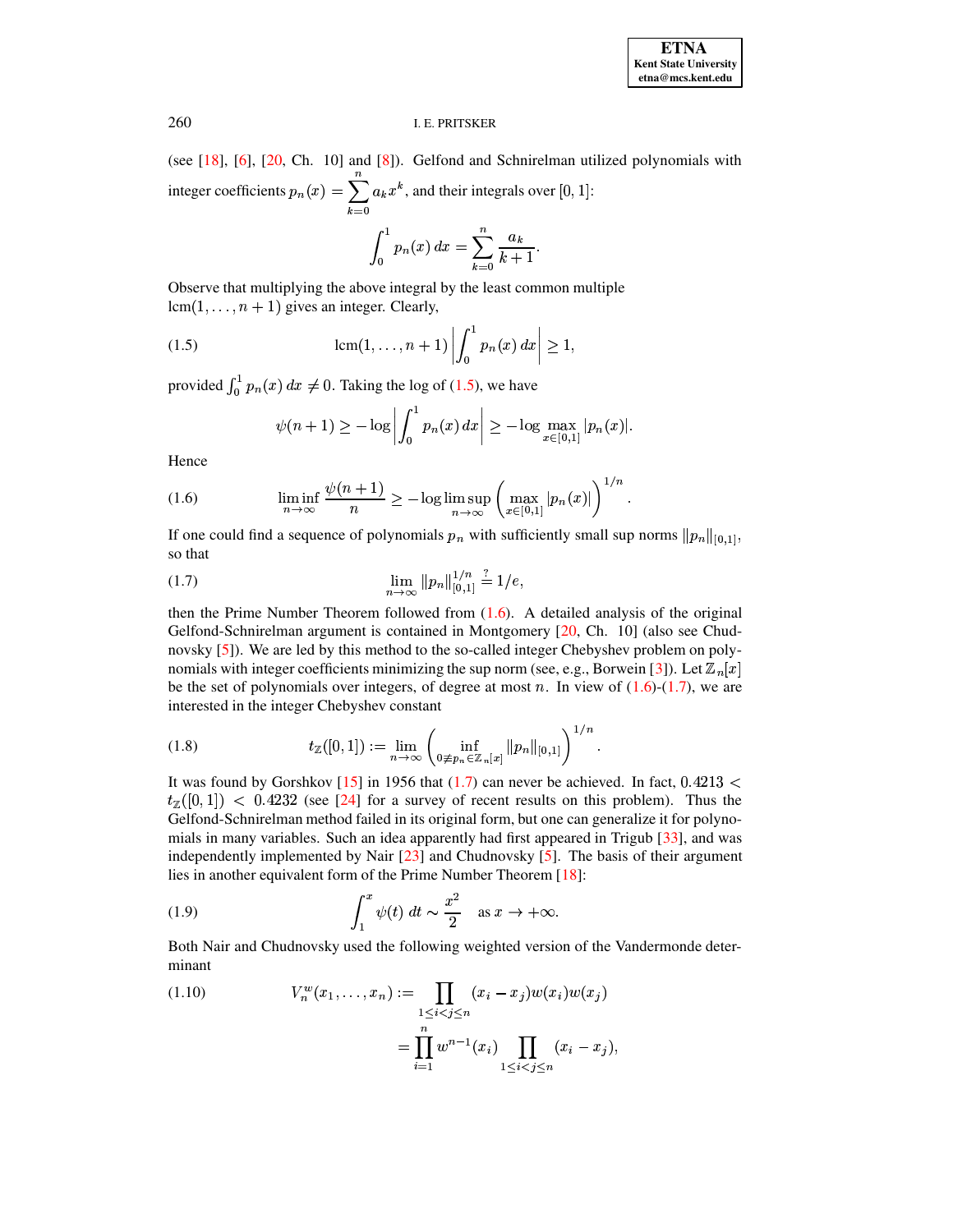where  $x_i \in [0,1]$  and  $w(x) = (x(1-x))^{\alpha_1}$ ,  $\alpha_1 > 0$ , to generate multivariate polynomials with small sup norms on the cube  $[0, 1]^n$ . They obtained the numerical bound

(1.11) 
$$
\int_{1}^{x} \psi(t) dt \ge 0.99035 \frac{x^2}{2} \text{ as } x \to +\infty,
$$

produced by the optimal choice  $\alpha_1 \approx 0.195$  (our notations differ from those of [\[23\]](#page-17-13) and [\[5\]](#page-17-9)). Chudnovsky [\[5\]](#page-17-9) also indicated how this approach can be generalized for weights of the form

<span id="page-2-3"></span><span id="page-2-2"></span><span id="page-2-0"></span> $\blacksquare$ 

(1.12) 
$$
w(x) = \prod_{i=1}^{k} |Q_{m_i}(x)|^{\alpha_i},
$$

where  $Q_{m_i} \in \mathbb{Z}_{m_i}[x]$  and  $\alpha_i > 0$ ,  $i = 1, \ldots, k$ . We develop the ideas of [\[23\]](#page-17-13) and [\[5\]](#page-17-9), and establish a connection with the weighted potential theory (or potential theory with external fields) that originated in the work of Gauss  $[13]$  and Frostman  $[11]$  (see  $[29]$  for a modern account on this theory). An important part of the method is the analysis of the asymptotic behavior for the supremum norms of the weighted Vandermonde determinants [\(1.10\)](#page-1-3), which is governed by the weighted capacity  $c_w$  of [0, 1] corresponding to the weight w (cf. Section [2](#page-3-0) below and [\[29\]](#page-17-16)). This method leads to the following lower bound for the integral of the  $\psi$ function via  $c_w$ .

THEOREM 1.1. Let  $w(x)$  be as in [\(1.12\)](#page-2-0) and let  $\alpha := \sum_{i=1}^{k} \alpha_i m_i$ . Then  $\sum_{i=1}^{\kappa} \alpha_i m_i$  . Then

<span id="page-2-1"></span>(1.13) 
$$
\int_1^x \psi(t) dt \ge \frac{-2 \log c_w}{4\alpha + 3} \frac{x^2}{2} + O(x \log^2 x) \quad \text{as } x \to +\infty.
$$

We recover the results of Nair and Chudnovsky as a special case of Theorem [1.1.](#page-2-1)

<span id="page-2-5"></span>COROLLARY 1.2. *If*  $w(x) = x^{\alpha_1}(1-x)^{\alpha_2}, x \in [0,1], \alpha_1 = \alpha_2 = 0.195$ , then  $c_w \approx 0.1045575588$  and [\(1.11\)](#page-2-2) holds true.

<sup>t</sup> It is natural to try improving the bound [\(1.11\)](#page-2-2) by choosing a weight with a proper combination of factors  $Q_{m_i}(x)$  and exponents  $\alpha_i$ . The most interesting question is, of course, whether one can find a weight  $w(x)$  of the form [\(1.12\)](#page-2-0) such that

$$
\frac{-2\log c_w}{4\alpha + 3} = 1?
$$

It turns out this is impossible to achieve for any *fixed* weight of the type [\(1.12\)](#page-2-0). The reason for such a conclusion transpires from the error term in  $(1.13)$ , which is "too good." Indeed, it is known from Littlewood's theorem that the difference  $\int_1^x \psi(t) dt - x$  $b_1^x \psi(t) dt - x^2/2$  takes both positive and negative values of the amplitude  $cx^{3/2}$ ,  $c > 0$ , infinitely often as  $x \to +\infty$ . This is conveniently written in the notation

<span id="page-2-4"></span>
$$
\int_1^x \psi(t) \, dt - \frac{x^2}{2} = \Omega_{\pm}(x^{3/2}) \quad \text{as } x \to +\infty;
$$

cf. [\[18,](#page-17-0) pp. 91-92]. Hence the correct error term should be of the order  $O(x^{3/2})$ . Relating this to  $(1.9)$  and  $(1.13)$ , we obtain in such an indirect way the following.

**PROPOSITION 1.3. Given a weight**  $w(x)$  **of the form [\(1.12\)](#page-2-0), we have** 

(1.14) 
$$
B(w) := \frac{-2\log c_w}{4\alpha + 3} < 1,
$$

where  $\alpha = \sum_{i=1}^{k} \alpha_i m_i$ .  $\mathcal{L}=1$  . Exterior of  $\mathcal{L}=1$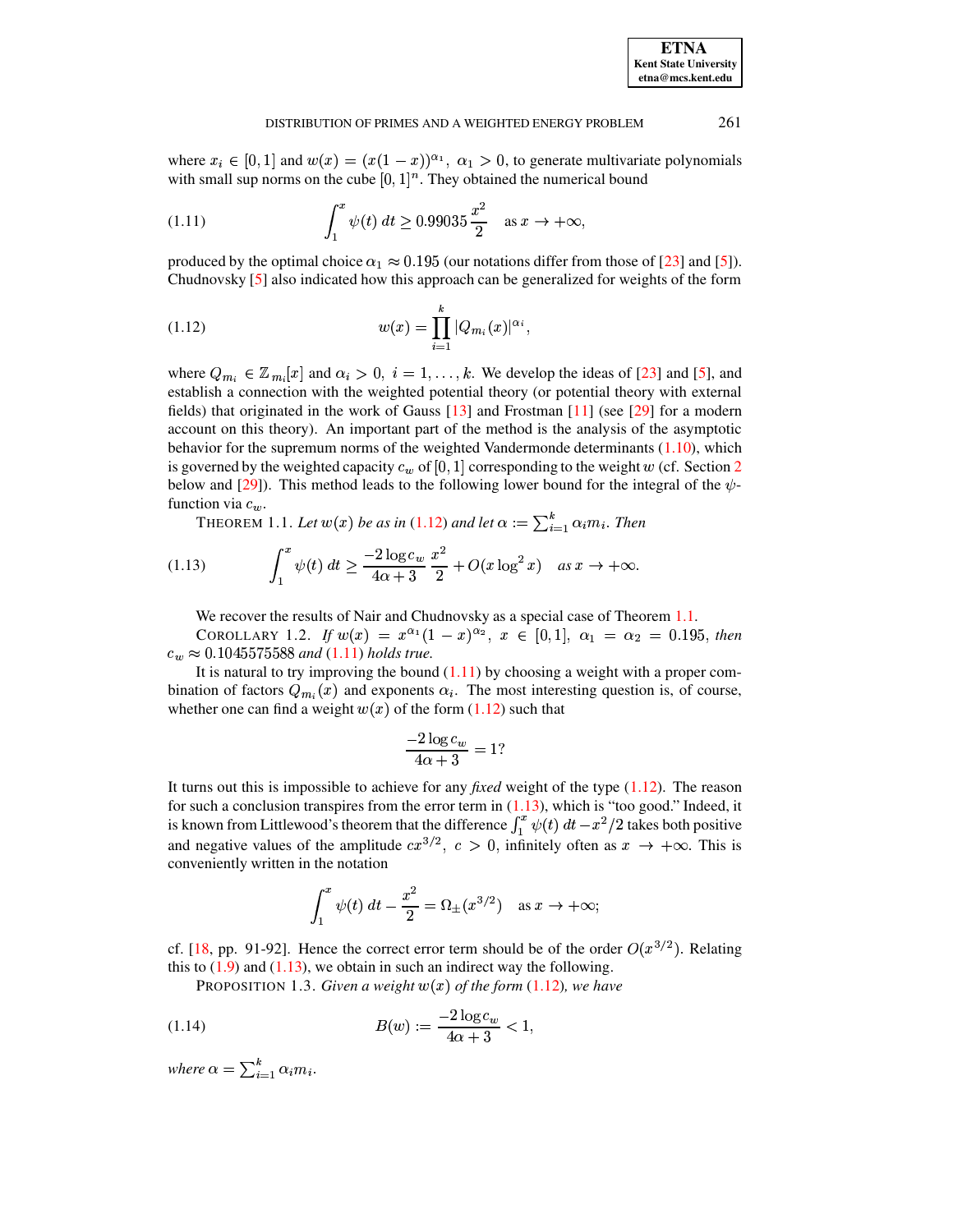We should also note that if the Riemann hypothesis is true, then

$$
\int_1^x \psi(t) \, dt - \frac{x^2}{2} = O(x^{3/2}) \quad \text{as } x \to +\infty;
$$

see Theorem 30 in  $[18, p. 83]$ . It would be very interesting to find a direct potential theoretic argument explaining  $(1.14)$ . Although  $(1.13)$  cannot provide a proof of the PNT for a fixed weight  $w$ , this does not preclude the possibility that such a proof can be obtained by finding a sequence of weights  $w_n$  with  $B(w_n) \to 1$ , as  $n \to \infty$ . On the other hand, we did not observe a numerical improvement of the estimate  $(1.11)$  when using further factors of the one-dimensional integer Chebyshev polynomials for the weight  $w$ , beyond the factors  $x$  and  $1 - x$  (see [20], [5] and [24]). Thus one needs a better insight into the arithmetic nature of such factors, to address the problem stated below.

**PROBLEM** 1.4. For  $w(x)$  as in (1.12) and  $\alpha = \sum_{i=1}^{k} \alpha_i m_i$ , find

$$
(1.15)\qquad \qquad B := \sup_{w} \frac{-2\log c_w}{4\alpha + 3}.
$$

If  $B = 1$  then find a sequence of weights that gives this value. If  $B < 1$  then investigate whether  $B$  is attained for a weight of the form  $(1.12)$ .

The solution of this problem also requires a detailed knowledge of potential theory with external fields generated by the weights  $(1.12)$ , which is considered below. Our results discussed in this section were originally obtained in  $[25]$ .

<span id="page-3-0"></span>2. Potential theory with external fields. We consider a special case of the weighted energy problem on a segment of the real line [a, b], which is associated with the "polynomialtype" weights  $(1.12)$ . A comprehensive treatment of potential theory with external fields, or weighted potential theory, is contained in the book of Saff and Totik  $[29]$ , together with historical remarks and numerous references. It is convenient to rewrite the weight function in the following more general form:

<span id="page-3-1"></span>(2.1) 
$$
w(x) = A \prod_{i=1}^{K} |x - z_i|^{p_i}, \qquad x \in [a, b],
$$

where  $A > 0$ ,  $p_i > 0$  and  $z_i \in \mathbb{C}$ . Let  $\mathcal{M}([a, b])$  be the set of positive unit Borel measures supported on [a, b]. For any measure  $\mu \in \mathcal{M}([a, b])$  and weight w of the form (2.1), we define the energy functional

<span id="page-3-2"></span>(2.2) 
$$
I_w(\mu) := \int \int \log \frac{1}{|z - t| w(z) w(t)} d\mu(z) d\mu(t)
$$

$$
= \int \int \log \frac{1}{|z - t|} d\mu(z) d\mu(t) - 2 \int \log w(t) d\mu(t)
$$

<span id="page-3-4"></span>and consider the minimum energy problem

(2.3) 
$$
V_w := \inf_{\mu \in \mathcal{M}([a,b])} I_w(\mu).
$$

It follows from Theorem I.1.3 of  $[29]$  that  $V_w$  is finite, and there exists a unique equilibrium measure  $\mu_w \in \mathcal{M}([a, b])$  such that  $I_w(\mu_w) = V_w$ . Thus  $\mu_w$  minimizes the energy functional  $(2.2)$  in presence of the external field generated by the weight w. Furthermore, we have for the potential of  $\mu_w$  that

<span id="page-3-3"></span>(2.4) 
$$
U^{\mu_w}(x) - \log w(x) \ge F_w, \qquad x \in [a, b],
$$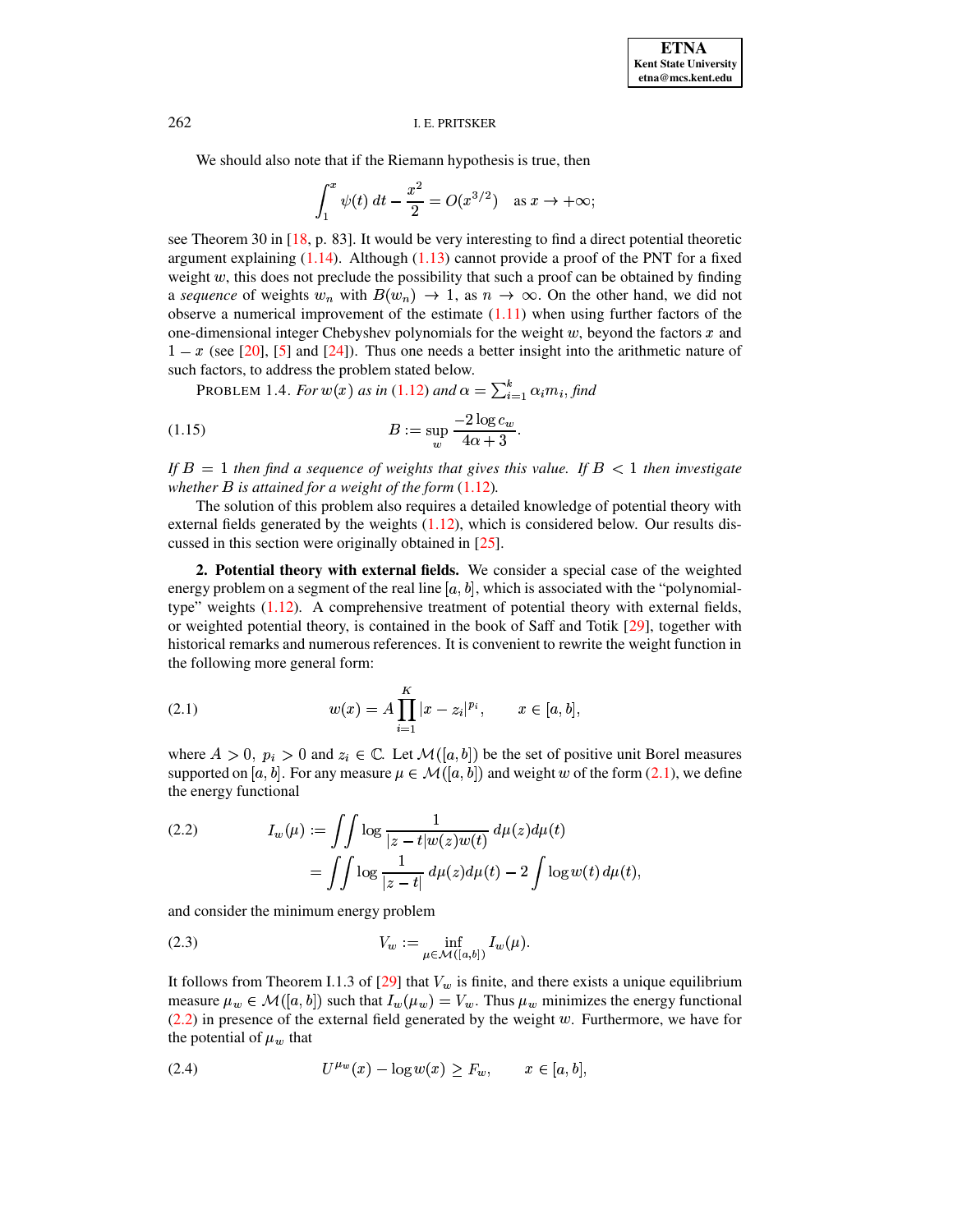<span id="page-4-0"></span>and

(2.5) 
$$
U^{\mu_w}(x) - \log w(x) = F_w, \qquad x \in S_w,
$$

where  $U^{\mu_w}(x) := -\int \log |x - t| d\mu_w(t)$ ,  $F_w := V_w + \int \log w(t) d\mu_w(t)$  and  $S_w :=$ supp  $\mu_w$ ; see Theorems I.1.3 and I.5.1 in [29]. The weighted capacity of [a, b] is defined by

(2.6) 
$$
\text{cap}([a, b], w) := e^{-V_w}
$$

In agreement with the notation of Section 1, we set

$$
c_w := \text{cap}([0, 1], w).
$$

If  $w \equiv 1$  on [a, b], then we obtain the classical logarithmic capacity cap([a, b], 1) =  $(b-a)/4$ ;  $cf. [27]$ .

The support  $S_w$  plays a crucial role in determining the equilibrium measure  $\mu_w$  itself, as well as other components of this weighted energy problem. Indeed, if  $S_w$  is known then  $\mu_w$ can be found as a solution of the singular integral equation

$$
\int \log \frac{1}{|x-t|} d\mu(t) - \log w(x) = F, \qquad x \in S_w,
$$

where F is a constant; cf.  $(2.5)$  and [29, Ch. IV]. For w given by  $(2.1)$  or  $(1.12)$ , this equation can be solved by potential theoretic methods, using balayage techniques, so that  $\mu_w$  is expressed as a linear combination of harmonic measures; see  $[24]$  and  $[25]$ . We follow another path here, via the methods of singular integral equations, which gives a more explicit solution. This approach for polynomial-type weights with real zeros was suggested by Chudnovsky [5] and developed further by Amoroso [1]. For more general weights, one should consult Chapter IV of  $[29]$  and the paper of Deift, Kreicherbauer and McLaughlin  $[7]$ . The first complete solution of the weighted energy problem for the weight  $(2.1)$  with *real* zeros  $z_i$  was found by Martínez-Finkelshtein and Saff [19]. In fact, they considered a related problem for vector potentials, which implies the solution of our problem. The solution was also obtained in [25] by a different method, but still for the case of real zeros. We present a general result for the weight  $(2.1)$  with *complex* zeros in the following theorem. Furthermore, we give a self contained proof of this result, which is considerably simpler than previously known arguments; see, e.g.,  $[7]$ . It is based on the ideas of  $[26]$ .

<span id="page-4-1"></span>THEOREM 2.1. Let  $Z := \bigcup_{i=1}^{K} \{z_i\}$  be the set of zeros for w of (2.1), where  $z_1 = a$  and  $z_K = b$ . There exist an integer  $L, 1 \le L \le K - 1$ , and L intervals  $[a_l, b_l] \subset [a, b] \setminus Z$ , with  $a < a_1 < b_1 < a_2 < b_2 < \ldots < a_L < b_L < b$ , such that

<span id="page-4-2"></span>
$$
S_w = \bigcup_{l=1}^L [a_l, b_l].
$$

Set  $R(z) := \prod_{l=1}^{L} (z - a_l)(z - b_l)$ , and consider the branch of  $\sqrt{R(z)}$  defined in the domain  $\overline{\mathbb{C}} \setminus S_w$  by  $\lim_{z \to \infty} \sqrt{R(z)}/z^L = 1$ . By the values of  $\sqrt{R(z)}$  on  $S_w$ , we understand the limiting values from the upper half plane. Let

$$
(2.7) \qquad F(z) := \frac{\sqrt{R(z)}}{2\pi i} \sum_{k=1}^{K} p_k \left( \frac{1}{(z_k - z)\sqrt{R(z_k)}} + \frac{1}{(\bar{z}_k - z)\sqrt{R(\bar{z}_k)}} \right).
$$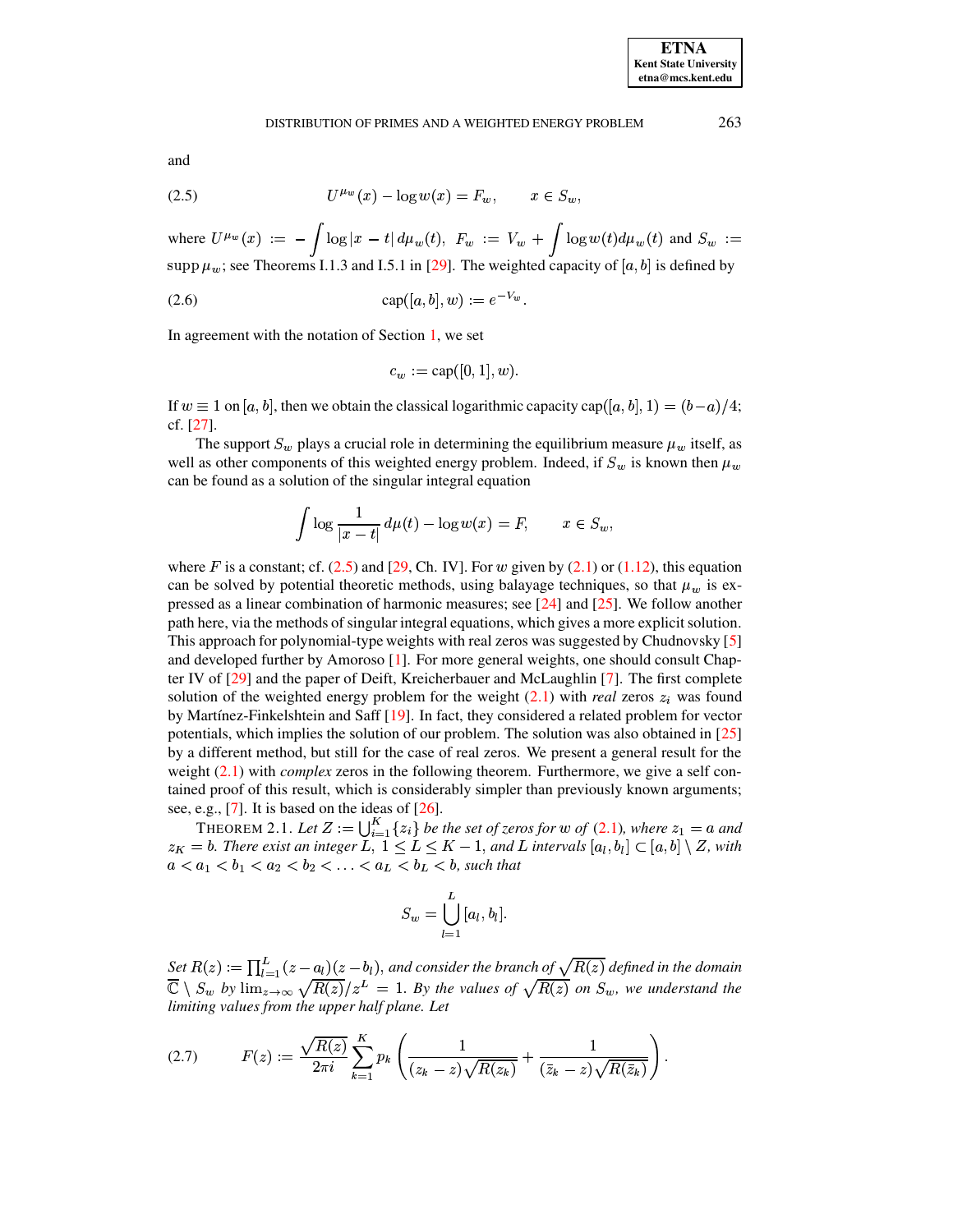<span id="page-5-6"></span>**Then** 

$$
(2.8) \t d\mu_w(x) = F(x) dx, \t x \in S_w.
$$

<span id="page-5-0"></span>Furthermore, the endpoints of  $S_w$  satisfy the equations

$$
(2.9) \qquad \sum_{k=1}^K p_k \left( \frac{z_k^l}{\sqrt{R(z_k)}} + \frac{\overline{z}_k^l}{\sqrt{R(\overline{z}_k)}} \right) = 0, \qquad l = 0, \ldots, L-1,
$$

<span id="page-5-7"></span>(2.10) 
$$
\sum_{k=1}^{K} \frac{p_k}{2} \left( \frac{z_k^L}{\sqrt{R(z_k)}} + \frac{\bar{z}_k^L}{\sqrt{R(\bar{z}_k)}} \right) = 1 + \sum_{k=1}^{K} p_k,
$$

<span id="page-5-1"></span>and the equations

(2.11) 
$$
\int_{b_l}^{a_{l+1}} F(x) dx = 0, \qquad l = 1, \ldots, L-1,
$$

where the integrals are defined as Cauchy principal values for  $z_k \in [b_l, a_{l+1}]$ .

Recall that we need the quantity  $-\log \text{cap}([a, b], w) = V_w$  for Theorem 1.1. This can be found from  $(2.5)$  as

<span id="page-5-3"></span>
$$
V_w = U^{\mu_w}(x) - \log w(x) - \int \log w \, d\mu_w,
$$

for any  $x \in S_w$ .

The assumption that the weight w vanishes at the endpoints of [a, b] seems appropriate in this case, due to the role of the factors x and  $1 - x$ , for  $w(x)$  on [0, 1], in the work of Nair and Chudnovsky. The general case of weights  $(2.1)$  can be handled similarly, along the lines of this paper. One can predict the possible forms of the result, if the conditions  $z_1 = a$ and  $z_K = b$  are dropped, from Theorem 1.38 of [7]. The density of  $\mu_w$  may behave like  $(x-a)^{-1/2}$  (or  $(b-x)^{-1/2}$ ) near the endpoints of [a, b], which is similar to the classical (not weighted) case.

Note that equations (2.9)-(2.11) may be used to find the endpoints of  $S_w$ . For example, if  $K = 2$ , i.e., we have the so-called Jacobi-type weight w on [a, b], then  $L = 1$  and (2.9) gives just two equations for the endpoints of  $S_w = [a_1, b_1]$ . It is easy to solve them explicitly, and find the well known representation for  $S_w$  and  $\mu_w$ ; see, e.g., Examples IV.1.17 and IV.5.2 of  $[29]$ .

COROLLARY 2.2. Suppose  $w(x) = x^{p_1}(1-x)^{p_2}, x \in [0,1]$ , where  $p_1, p_2 > 0$ . Then

<span id="page-5-2"></span>
$$
(2.12) \t d\mu_w(x) = \frac{(1+p_1+p_2)\sqrt{(x-a_1)(b_1-x)}}{\pi x(1-x)} dx, \t x \in [a_1, b_1].
$$

<span id="page-5-5"></span>The endpoints of the support are

$$
(2.13) \t\t\t a_1 = \frac{1 + r_1^2 - r_2^2 - \sqrt{(1 + r_1^2 - r_2^2)^2 - 4r_1^2}}{2}
$$

<span id="page-5-4"></span>and

$$
(2.14) \t\t b_1 = \frac{1+r_1^2-r_2^2+\sqrt{(1+r_1^2-r_2^2)^2-4r_1^2}}{2},
$$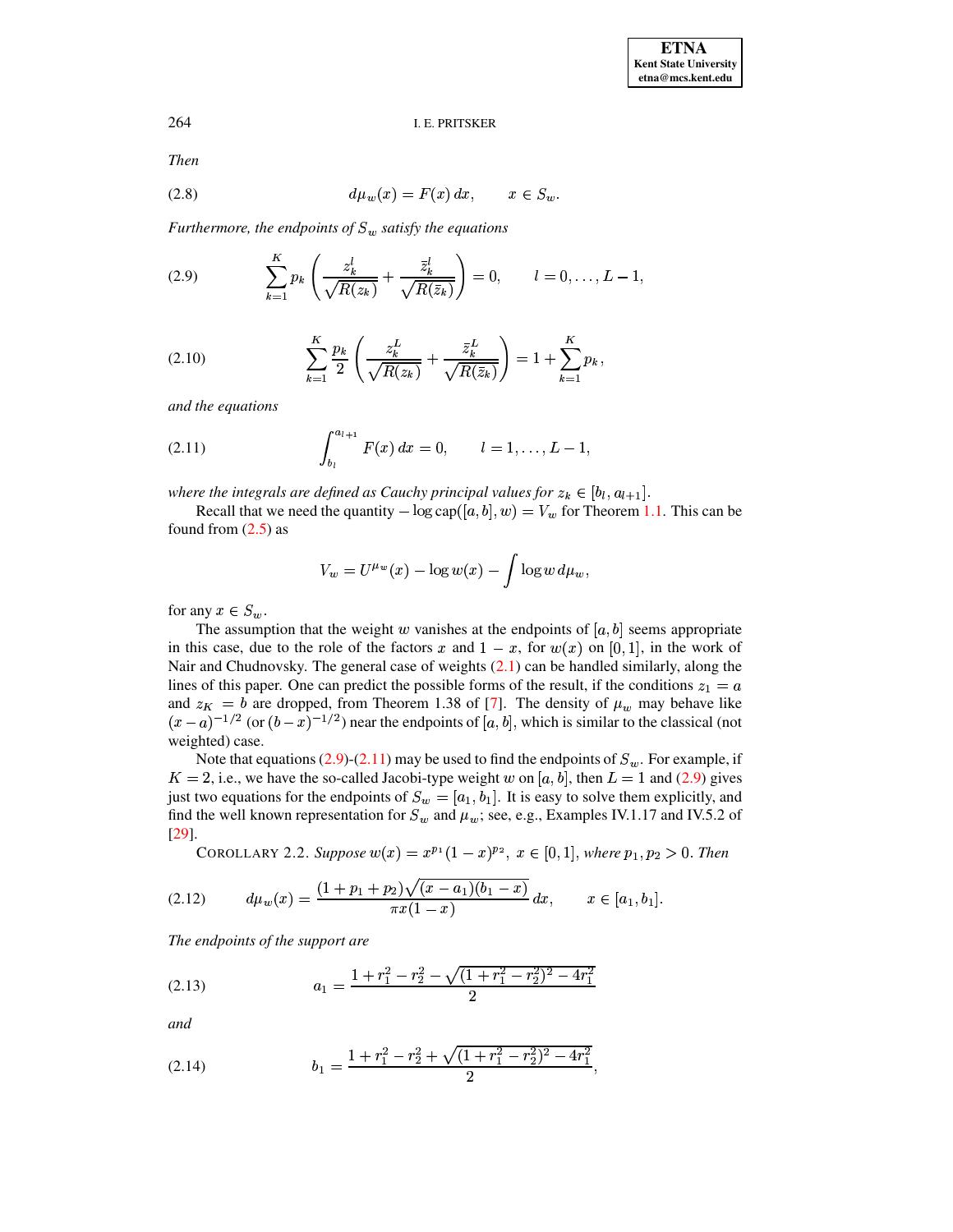where we set

<span id="page-6-0"></span>
$$
r_1 := \frac{p_1}{1 + p_1 + p_2} \quad and \quad r_2 := \frac{p_2}{1 + p_1 + p_2}
$$

The connection between potential theory with external fields and this version of the Gelfond-Schnirelman method arises in the need for asymptotics of the weighted Vandermonde determinant  $(1.10)$ . It is known that

$$
(2.15) \qquad \lim_{n \to \infty} \left( \max_{x_1, \ldots, x_n \in [a,b]} |V_n^w(x_1, \ldots, x_n)| \right)^{\frac{2}{n(n-1)}} = \text{cap}([a,b],w);
$$

see Theorem III.1.3 of [29]. The quantity on the left-hand side of  $(2.15)$  is called the weighted transfinite diameter of [a, b]. In the case  $w \equiv 1$ , it was introduced by Fekete [10] for arbitrary compact sets in the plane. Szegő  $[31]$  showed that the transfinite diameter coincides with the logarithmic capacity, so that  $(2.15)$  is a generalization of his result. We quantify the rate of convergence in  $(2.15)$ .

<span id="page-6-5"></span>LEMMA 2.3. Let w be as in (2.1). There exist constants  $d = d(w) > 1$  and  $D =$  $D(w) > 0$  such that

<span id="page-6-1"></span>
$$
(2.16) \qquad (\text{cap}([a,b],w))^{n(n-1)} \le \max_{[a,b]^n} (V_n^w)^2 \le D d^{n \log^2 n} (\text{cap}([a,b],w))^{n(n-1)}
$$

Equation  $(2.16)$  is the only fact from potential theory needed in the proof of Theorem 1.1. It is very likely that  $\log^2 n$  can be replaced by  $\log n$ , matching the classical case; see Theorem 1.3.3 in [2]. This would give a corresponding improvement in the error term of  $(1.13)$ , but we do not pursue this direction.

3. Proofs. *Proof of Theorem* 1.1. The proof is based on an argument similar to the original Gelfond-Schnirelman idea (cf. [23] and [5]). We consider the integrals of small polynomials with integer coefficients over the cube [0, 1]<sup>n</sup>,  $n \in \mathbb{N}$ . It is important that the integrals are non-zero, so that we work with the square of the weighted Vandermonde determinant  $(1.10)$ , instead:

<span id="page-6-4"></span>(3.1) 
$$
\Delta_n^w(x_1,\ldots,x_n) := (V_n^w)^2 = \prod_{i=1}^n w^{2(n-1)}(x_i) \prod_{1 \leq i < j \leq n} (x_i - x_j)^2.
$$

If  $w(x) \equiv 1$  then  $\Delta_n^w$  is the classical discriminant. In general,  $\Delta_n^w$  is not a polynomial in  $x_i$ 's because of the real exponents  $\alpha_i$ 's in the weight (1.12). Hence we modify it further into

<span id="page-6-2"></span>
$$
(3.2) \qquad \tilde{\Delta}_n^w(x_1,\ldots,x_n) := \prod_{j=1}^n \prod_{i=1}^k (Q_{m_i}(x_j))^{2\lceil \alpha_i(n-1) \rceil} \prod_{1 \leq i < j \leq n} (x_i - x_j)^2,
$$

where  $[a]$  denotes the ceiling function: the smallest integer at least a. It is now clear that  $\Delta_n^w(x_1,\ldots,x_n)$  is a positive polynomial with integer coefficients that has the following form

<span id="page-6-3"></span>(3.3) 
$$
\tilde{\Delta}_n^w(x_1,\ldots,x_n) = \sum a_{i_1...i_n} x_1^{i_1} \ldots x_n^{i_n}
$$

Recall the definition of the classical Vandermonde determinant

 $\mathbf{L}$ 

$$
V_n := \begin{vmatrix} 1 & x_1 & \dots & x_1^{n} \\ 1 & x_2 & \dots & x_2^{n-1} \\ \vdots & \vdots & \vdots & \vdots \\ 1 & x_n & \dots & x_n^{n-1} \end{vmatrix} = \prod_{1 \leq i < j \leq n} (x_i - x_j).
$$

 $n = 1 + 1$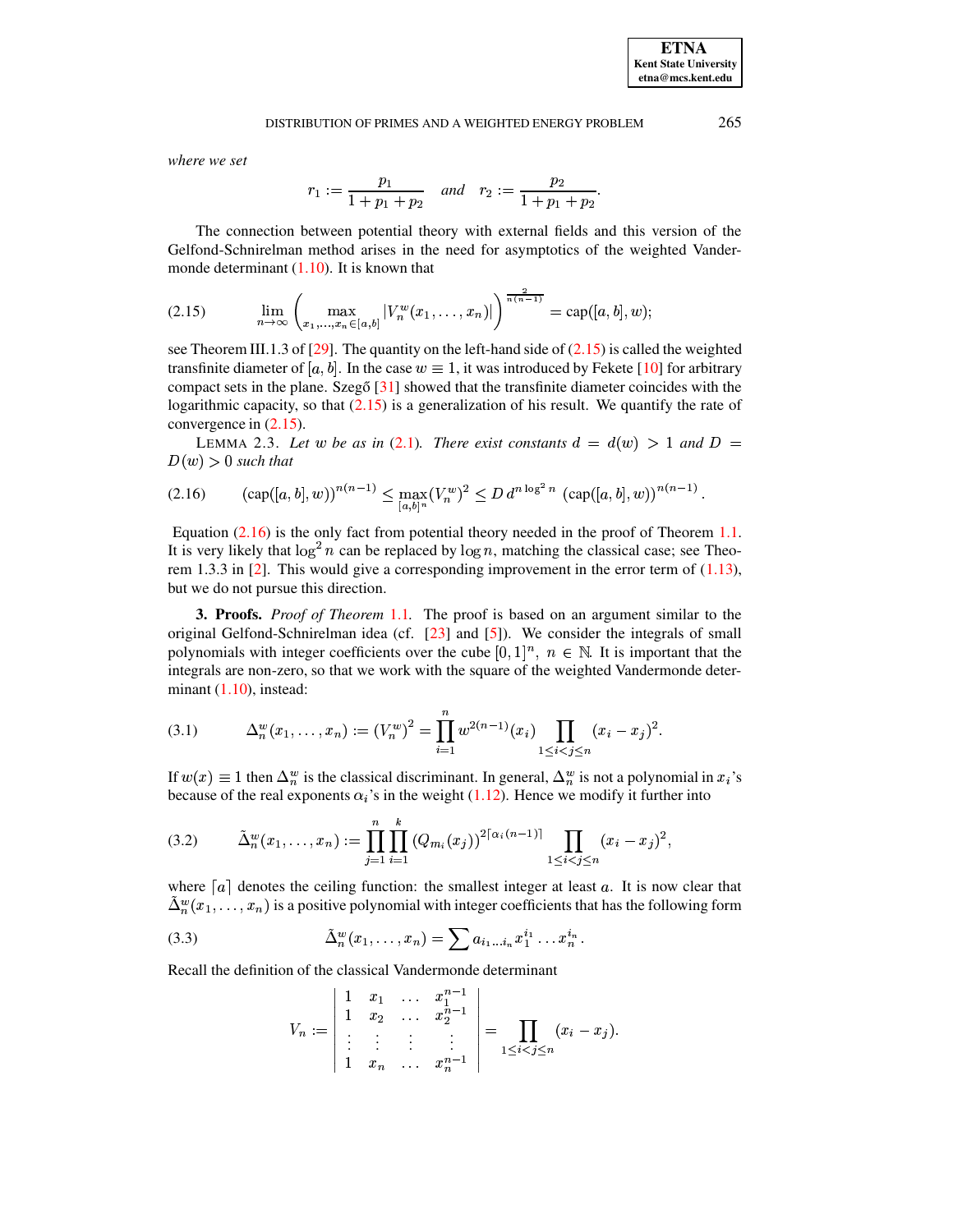Using the standard expansion of  $V_n$ , we observe that each term of this expansion is a (signed) product of all powers of the  $x_i$ 's from 0 to  $n-1$ . The expression in (3.2) is equal to  $V_n^2$ times the weight part. Thus if we arrange the powers  $i_1, \ldots, i_n$  in every term of (3.3) in an increasing order, we have that

<span id="page-7-0"></span>(3.4) 
$$
i_j \le n + j - 2 + N, \quad j = 1, ..., n,
$$

where  $N := 2 \sum_{i=1}^{k} m_i [\alpha_i (n-1)]$  is the contribution of the weight part in (3.2). Hence

$$
\int_0^1 \dots \int_0^1 \tilde{\Delta}_n^w(x_1, \dots, x_n) \, dx_1 \dots dx_n = \sum \frac{a_{i_1 \dots i_n}}{(i_1 + 1) \dots (i_n + 1)} \neq 0
$$

is a rational number whose denominator divides  $\prod_{l=n+N}^{2n-1+N}$  lcm(1, ..., l) by (3.4). It follows as in  $(1.5)$  that

$$
\prod_{l=n+N}^{2n-1+N} \operatorname{lcm}(1,\ldots,l) \int_{[0,1]^n} \tilde{\Delta}_n^w \ge 1.
$$

On taking the logarithm, we obtain that

$$
\sum_{l=n+N}^{2n-1+N} \psi(l) \ge -\log \int_{[0,1]^n} \tilde{\Delta}_n^w \ge -\log \max_{[0,1]^n} \tilde{\Delta}_n^w.
$$

It is clear from  $(3.1)$  and  $(3.2)$  that

$$
\tilde{\Delta}_n^w = \Delta_n^w \prod_{j=1}^n \prod_{i=1}^k |Q_{m_i}(x_j)|^{2(\lceil \alpha_i(n-1) \rceil - \alpha_i(n-1))},
$$

which gives

$$
\max_{[0,1]^n} \tilde{\Delta}_n^w \le \max_{[0,1]^n} \Delta_n^w \prod_{i=1}^k \left( \max(1, \|Q_{m_i}\|_{[0,1]}) \right)^{2n}.
$$

Since  $\psi(x)$  is constant between integers, we arrive at the estimate

<span id="page-7-1"></span>(3.5) 
$$
\int_{n+N}^{2n+N} \psi(y) dy \geq -\log \max_{[0,1]^n} \Delta_n^w + O(n) \quad \text{as } n \to \infty.
$$

We now need the following consequence of Lemma 2.3:

$$
\log \max_{[0,1]^n} \Delta_n^w = n^2 \log c_w + O(n \log^2 n) \quad \text{as } n \to \infty.
$$

Applying this in  $(3.5)$ , we have

$$
\int_{n+N}^{2n+N} \psi(y) \, dy \ge -n^2 \log c_w + O(n \log^2 n) \quad \text{as } n \to \infty.
$$

Note that  $2\alpha(n-1) \le N \le 2\alpha(n-1) + 2\sum_{i=1}^{k} m_i$ . If we set  $2n(\alpha+1) = x$ , then

<span id="page-7-2"></span>(3.6) 
$$
\int_{\frac{2\alpha+1}{2\alpha+2}x}^{x} \psi(y) \, dy \geq -\frac{\log c_w}{4(\alpha+1)^2} x^2 + O(x \log^2 x) \quad \text{as } x \to \infty.
$$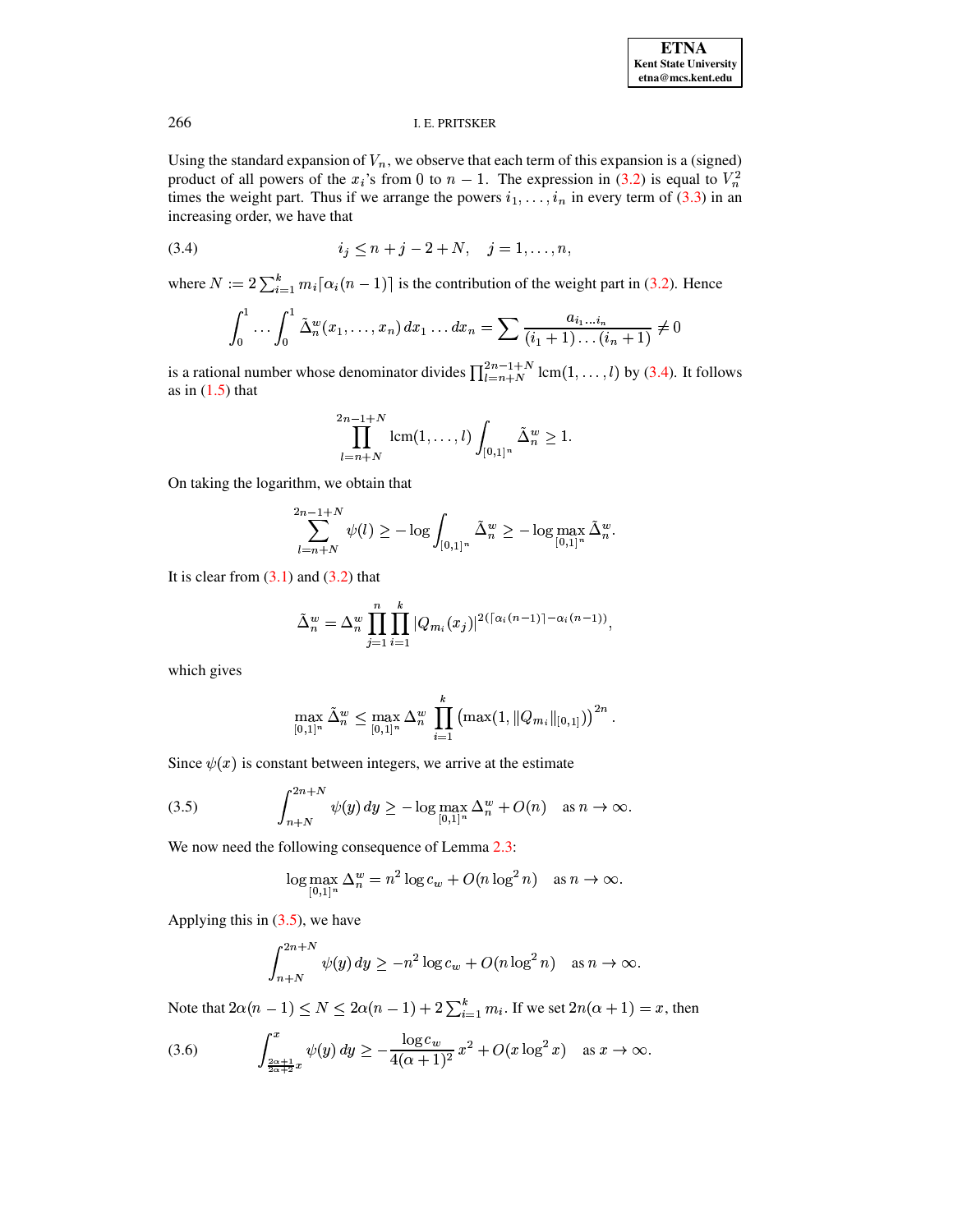267

#### DISTRIBUTION OF PRIMES AND A WEIGHTED ENERGY PROBLEM

Let  $q := \frac{2\alpha+1}{2\alpha+2}$ . Recall that  $\psi(y)$  is a positive increasing function satisfying  $\psi(y) = O(y)$  as  $y \rightarrow \infty$ . Therefore,

$$
\int_{qx+a}^{x+b} \psi(y) \, dy = \int_{qx}^{x} \psi(y) \, dy + O(x) \quad \text{as } x \to \infty
$$

for any pair of constants  $a, b \in \mathbb{R}$ . It follows that (3.6) holds for any  $x \in \mathbb{R}$ ,  $x \to \infty$ , because it holds along the arithmetic sequence  $x = 2n(\alpha + 1)$ ,  $n \in \mathbb{N}$ .

Given  $x > 1$ , we choose  $l \in \mathbb{N} \cup \{0\}$  so that  $q^{l+1}x < \sqrt{x} \leq q^l x$ . Using the substitution  $x \rightarrow qx$  iteratively in (3.6) and summing up the results, we obtain

$$
\int_{\sqrt{x}}^{x} \psi(y) \, dy \ge \frac{-x^2 \log c_w}{4(\alpha + 1)^2} \frac{1 - q^{2l}}{1 - q^2} + O\left(\sum_{k=0}^{l-1} q^k x \log^2 q^k x\right)
$$

$$
\ge \frac{-\log c_w}{4\alpha + 3} x^2 + O(x) + O\left(\sum_{k=0}^{l-1} q^k x \log^2 x\right)
$$

$$
= \frac{-\log c_w}{4\alpha + 3} x^2 + O\left(x \log^2 x\right) \quad \text{as } x \to \infty.
$$

Hence

$$
\int_1^x \psi(y) \, dy \ge \frac{-\log c_w}{4\alpha + 3} x^2 + O(x \log^2 x) \quad \text{as } x \to \infty. \qquad \Box
$$

*Proof of Corollary 1.2.* Corollary 2.2 gives the weighted equilibrium measure  $\mu_w$  for such weights in  $(2.12)-(2.14)$ . Hence we have by  $(2.5)$  that the numerical value of  $c_w$  can be computed from

$$
-\log c_w = U^{\mu_w}(a_1) - \log w(a_1) - \int \log w \, d\mu_w
$$

where  $a_1$  is defined in (2.13). The same equation yields (1.11), as a consequence of Theorem 1.1. Д

<span id="page-8-0"></span>LEMMA 3.1. Let w be as in Theorem 2.1. The weighted equilibrium measure  $\mu_w$  is absolutely continuous with respect to the Lebesgue measure on  $\mathbb{R}$ :

$$
d\mu_w(x) = f(x) dx, \quad x \in S_w \subset [a, b],
$$

where  $f \in L_{\infty}([a, b])$ .

*Proof.* Our first goal is to show that  $U^{\mu_w}$  is Lipschitz continuous in  $\mathbb{C}$ , which implies that the directional derivatives of  $U^{\mu_w}$  exist a.e. on R, and

$$
d\mu_w(t) = -\frac{1}{2\pi} \left( \frac{\partial U^{\mu_w}}{\partial \mathbf{n}_-}(t) + \frac{\partial U^{\mu_w}}{\partial \mathbf{n}_+}(t) \right) dt
$$

by Theorem II.1.5 of [29], where  $n_{-}$  and  $n_{+}$  are the upper and lower normals to R. Since the normal derivatives of  $U^{\mu_w}$  are bounded by the Lipschitz constant, we obtain that

$$
f(t) = -\frac{1}{2\pi} \left( \frac{\partial U^{\mu w}}{\partial \mathbf{n}_{-}}(t) + \frac{\partial U^{\mu w}}{\partial \mathbf{n}_{+}}(t) \right),
$$

with  $f \in L_{\infty}([a, b])$ .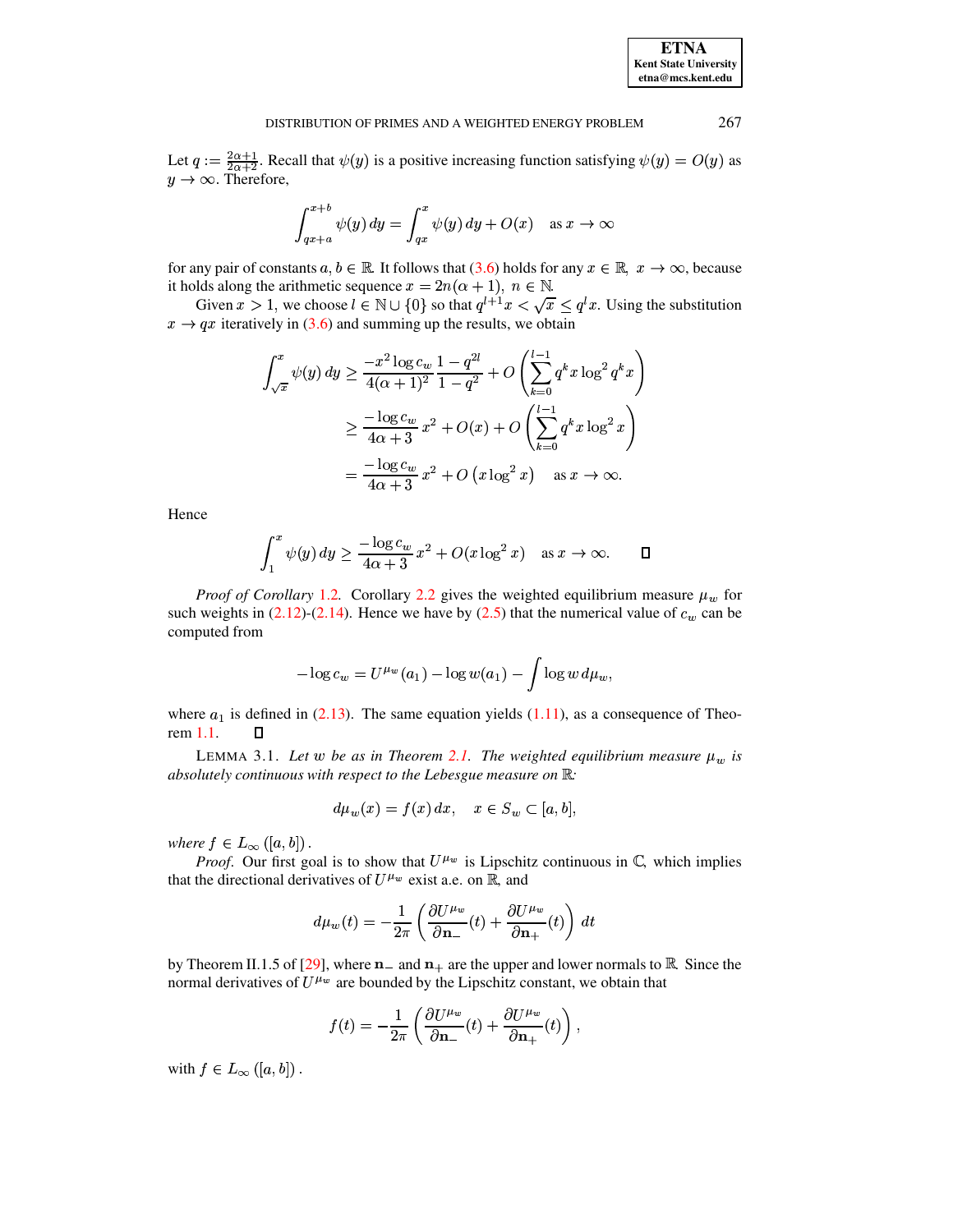Recall that  $S_w$  cannot contain zeros of w, and  $\log w(t)$  is a  $C^2$  function in an open neighborhood of  $S_w$  in  $\mathbb{R}$ . We can modify  $w(t)$  outside [a, b] and in small neighborhoods of zeros on [a, b], so that for the resulting function  $v(t)$  we still have

$$
U^{\mu_w}(t) - \log v(t) \ge F_w, \qquad t \in \mathbb{R},
$$

and

$$
U^{\mu_w}(t) - \log v(t) = F_w, \qquad t \in S_w,
$$

because  $w|_{S_w} = v|_{S_w}$  (cf. (2.4) and (2.5)), and we also have  $\log v(t) \in C^2(\mathbb{R}) \cap L_1(\mathbb{R})$ . This may be achieved via replacing  $w(t)$  by a sufficiently small positive  $C<sup>2</sup>$  function in a neighborhood of every zero  $z_i \in [a, b]$ , and via continuing the resulting function smoothly with  $ce^{-x^2}$  outside [a, b], where  $c > 0$  is small. Theorem I.3.3 of [29] implies that  $\mu_v = \mu_w$ and  $F_v = F_w$ . Thus we can work with v instead. Let u be a solution of the Dirichlet problem in the upper half plane  $H_+$  for the boundary data  $\log v(t) + F_w$ . Then  $u \in C^1(H_+ \cup \mathbb{R})$  by an application of Privalov's theorem (see  $\S$ 5 of Chap. IX in [14]) and a conformal mapping of  $H_+$  onto the unit disk. Since  $u|_{S_w} = U^{\mu_w}|_{S_w}$  and  $u|_{\mathbb{R}} \leq U^{\mu_w}|_{\mathbb{R}}$  by our construction, we obtain that

$$
u(z) \le U^{\mu_w}(z), \qquad z \in H_+ \cup \mathbb{R},
$$

as  $U^{\mu_w}$  is superharmonic. If we continue u by setting  $u(z) := u(\overline{z})$ ,  $\Im z < 0$ , then  $u \in$  $C^1(\mathbb{C})$ . Furthermore,

$$
u(z) \le U^{\mu_w}(z), \qquad z \in \mathbb{C},
$$

because  $U^{\mu_w}(z) = U^{\mu_w}(\bar{z})$ . In the proof of Lipschitz continuity of  $U^{\mu_w}$ , we first consider  $z \in S_w$  and  $\zeta \in \mathbb{C}$ , and follow an idea of Götz [16]. It is clear from the previous inequality that

<span id="page-9-0"></span>
$$
(3.7) \tU^{\mu_w}(z) - U^{\mu_w}(\zeta) \le u(z) - u(\zeta) \le C|z - \zeta|, \quad z \in S_w, \ \zeta \in \mathbb{C},
$$

where C is the Lipschitz constant for u on  $H_+ \cup \mathbb{R}$ . In order to prove a matching estimate from below, we consider a nearest point  $\zeta^* \in S_w$  for  $\zeta$ , i.e., dist $(\zeta, S_w) = |\zeta - \zeta^*| =: r$ . Then

<span id="page-9-2"></span>
$$
(3.8) \qquad U^{\mu_w}(z) - U^{\mu_w}(\zeta) = u(z) - u(\zeta^*) + U^{\mu_w}(\zeta^*) - U^{\mu_w}(\zeta)
$$
  
 
$$
\geq -C|z - \zeta^*| + U^{\mu_w}(\zeta^*) - U^{\mu_w}(\zeta), \quad z \in S_w, \ \zeta \in \mathbb{C}.
$$

Using the area mean-value inequality, we obtain that

<span id="page-9-1"></span>(3.9) 
$$
U^{\mu_w}(\zeta^*) \ge \frac{1}{\pi(2r)^2} \int_{D_{2r}(\zeta^*)} U^{\mu_w}(x+iy) dx dy
$$

$$
= \frac{1}{4\pi r^2} \int_{D_{2r}(\zeta^*) \backslash D_r(\zeta)} U^{\mu_w}(x+iy) dx dy + \frac{1}{4} U^{\mu_w}(\zeta),
$$

where the second term comes from the mean-value property for the harmonic function  $U^{\mu\nu}$ in  $D_r(\zeta)$ . Note that  $U^{\mu_w}(\xi) \geq U^{\mu_w}(\zeta^*) - C|\zeta^* - \xi|$ ,  $\xi \in \mathbb{C}$ , by (3.7). Hence (3.9) implies that

$$
U^{\mu_w}(\zeta^*) \ge \frac{4\pi r^2 - \pi r^2}{4\pi r^2} \left( U^{\mu_w}(\zeta^*) - C2r \right) + \frac{1}{4} U^{\mu_w}(\zeta),
$$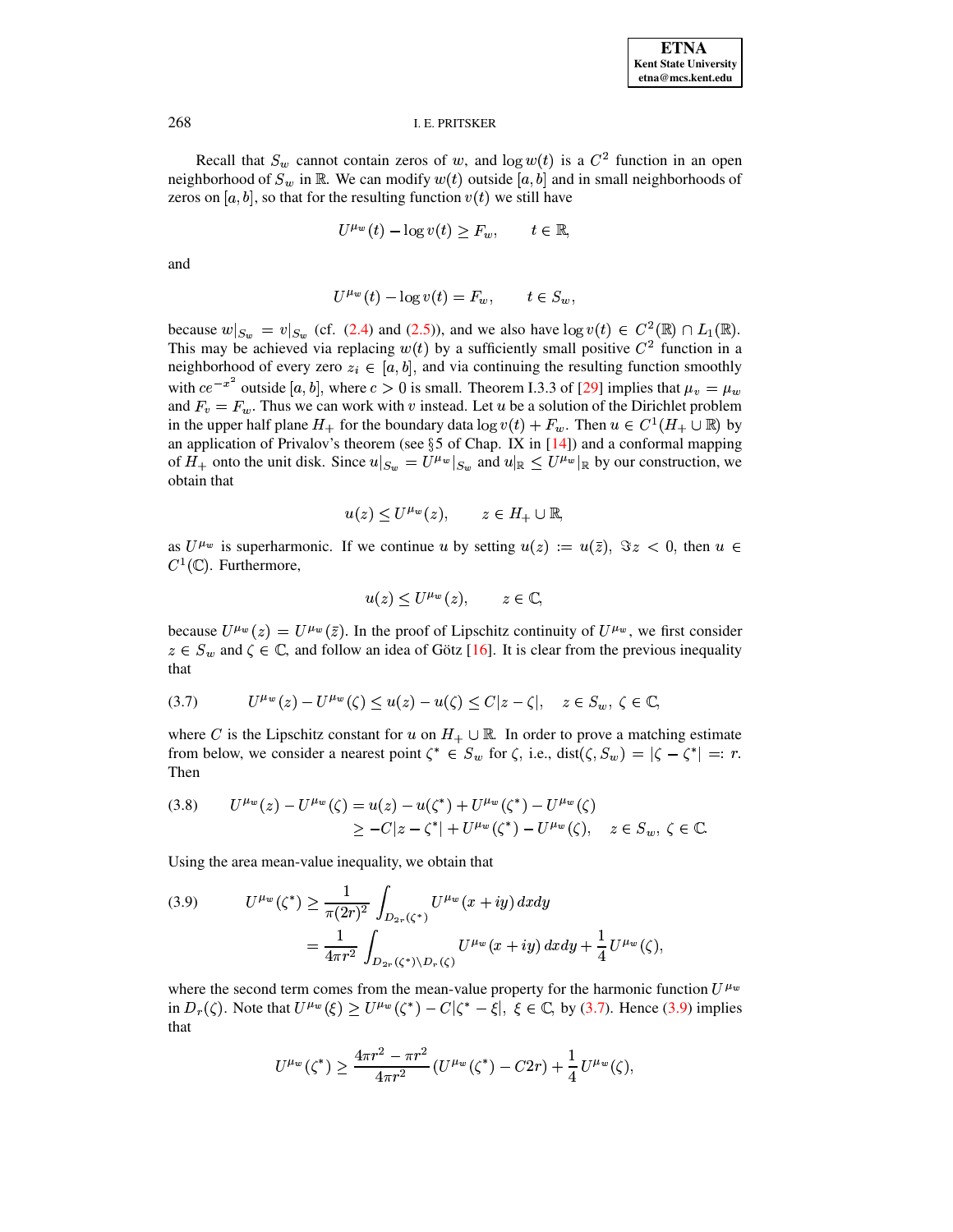269

and that

$$
U^{\mu_w}(\zeta^*) - U^{\mu_w}(\zeta) \ge -6Cr.
$$

Applying this in  $(3.8)$ , we have

$$
U^{\mu_w}(z) - U^{\mu_w}(\zeta) \ge -C|z - \zeta^*| - 6C|\zeta - \zeta^*|
$$
  
 
$$
\ge -C|z - \zeta| - 7C|\zeta - \zeta^*| \ge -8C|z - \zeta|.
$$

Consequently,

<span id="page-10-0"></span>
$$
(3.10) \t|U^{\mu_w}(z) - U^{\mu_w}(\zeta)| \le 8C|z - \zeta|, \quad z \in S_w, \ \zeta \in \mathbb{C}.
$$

We now show that (3.10) is true for any  $z, \zeta \in \mathbb{C}$ . Observe that

$$
\sup\{|U^{\mu_w}(z) - U^{\mu_w}(\zeta)| : |z - \zeta| \le \delta, z, \zeta \in \mathbb{C}\} = |U^{\mu_w}(z_0) - U^{\mu_w}(\zeta_0)|
$$

for some  $z_0, \zeta_0 \in \mathbb{C}, |z_0 - \zeta_0| \leq \delta$ , because

$$
\lim_{\substack{z,\zeta\to\infty\\|z-\zeta|\leq\delta}}\left(U^{\mu_w}\left(z\right)-U^{\mu_w}\left(\zeta\right)\right)=0.
$$

Consider  $h(\xi) := U^{\mu_w}(\xi) - U^{\mu_w}(\xi - z_0 + \zeta_0)$ , which is continuous on  $\overline{\mathbb{C}}$  and harmonic in  $\overline{\mathbb{C}} \setminus S_w$ . By the maximum-minimum principle, we have

$$
|U^{\mu_w}(z_0) - U^{\mu_w}(\zeta_0)| = |h(z_0)| \le \max_{\xi \in S_w} |h(\xi)| = |h(\xi_0)| \le 8C|z_0 - \zeta_0|,
$$

where  $\xi_0 \in S_w$ , and where the last inequality follows from (3.10). Thus

$$
\sup\{|U^{\mu_w}(z) - U^{\mu_w}(\zeta)| : |z - \zeta| \le \delta, z, \zeta \in \mathbb{C}\} \le 8C\delta,
$$

<span id="page-10-2"></span>i.e.,  $U^{\mu_w}$  is Lipschitz continuous in  $\mathbb{C}$ .  $\Box$ 

LEMMA 3.2. For the weight w defined in Theorem 2.1, the density of  $\mu_w$  satisfies

$$
f^{2}(x) = \frac{P(x)}{(x-a)^{2}(x-b)^{2} \prod_{k=2}^{K-1} |x-z_{k}|^{4}}, \qquad x \in S_{w},
$$

where  $P(x)$  is a polynomial of degree at most  $4K-5$ . Furthermore,  $S_w$  consists of at most  $2K-3$  intervals on  $\mathbb R$ , and f vanishes at the endpoints of those intervals.

*Proof.* The equilibrium equation  $(2.5)$  and Lemma 3.1 give that

$$
-\int_a^b f(t) \log|x-t| dt = F_w + \log w(x), \qquad x \in S_w
$$

Differentiating this equation with respect to  $x$ , we obtain that

$$
-\int_a^b \frac{f(t) dt}{x-t} = \frac{w'(x)}{w(x)}
$$

for almost every  $x \in S_w$  (cf. Lemma 2.45 of [7] for the justification of differentiation under the integral). Hence

<span id="page-10-1"></span>(3.11) 
$$
\tilde{f}(x) = -\frac{1}{\pi} \frac{w'(x)}{w(x)} \quad \text{a.e. on } S_w,
$$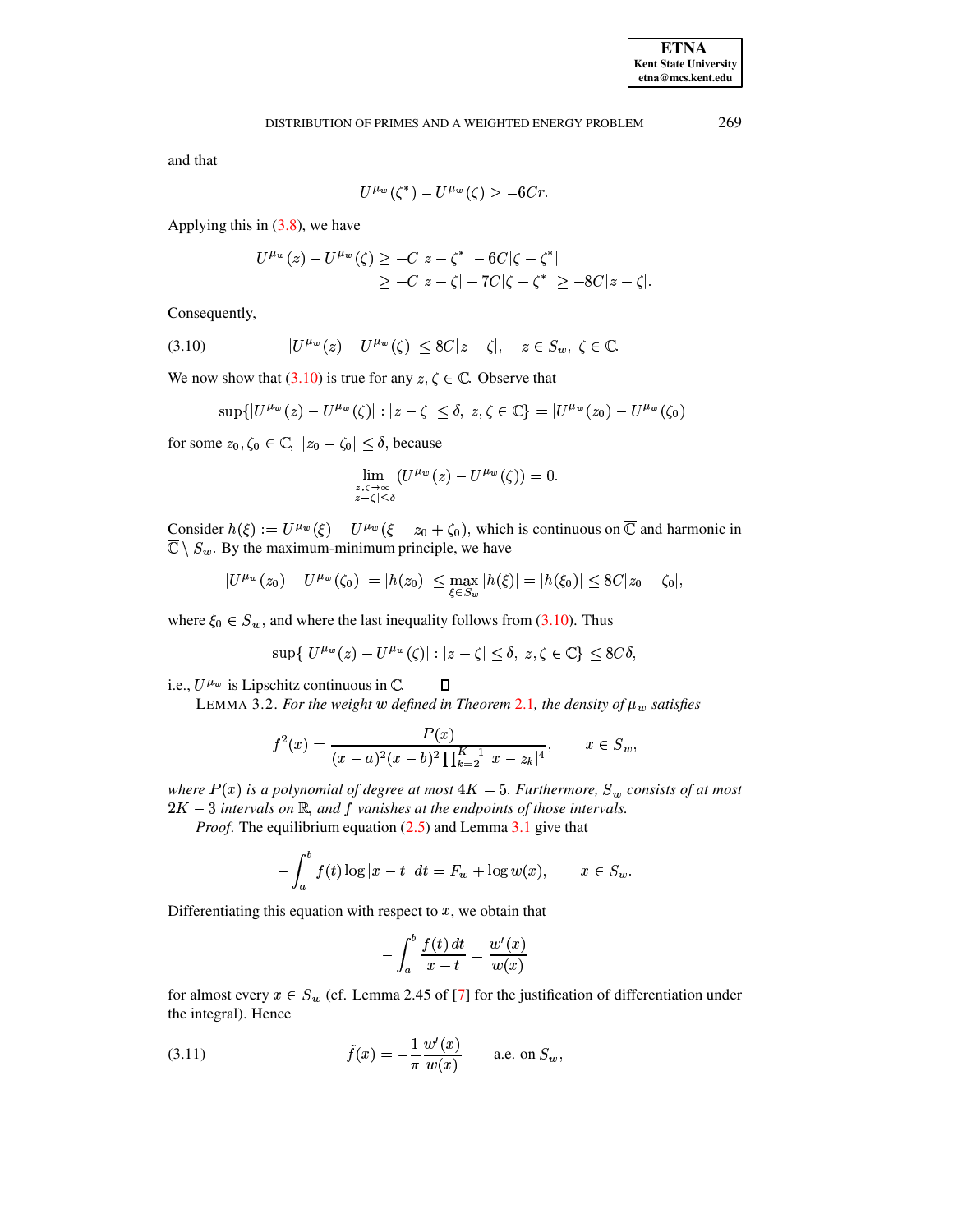where

$$
\tilde{f}(x) := \frac{1}{\pi} \int_{\mathbb{R}} \frac{f(t) dt}{x - t} = \frac{1}{\pi} \int_a^b \frac{f(t) dt}{x - t}
$$

is the harmonic conjugate (or the Hilbert transform) of  $f$ , see [12, Chap. 3]. Since  $f \in L_{\infty}([a, b])$ , we have that  $\tilde{f} \in L_p(\mathbb{R})$  for any  $p < \infty$ , by M. Riesz's theorem. Consider the function

$$
G(z) := \frac{1}{\pi i} \int_{\mathbb{R}} \frac{f(t) dt}{t - z}, \qquad z \in H_+
$$

which is analytic in  $H_+$ , and recall that  $G(z) = u(z) + i\tilde{u}(z)$ , where u and  $\tilde{u}$  have the boundary values (cf.  $[12]$ )

$$
u|_{\mathbb{R}} = f \quad \text{ and } \quad \tilde{u}|_{\mathbb{R}} = \tilde{f}.
$$

Clearly, the function

$$
-iG^{2}(z) = 2u(z)\tilde{u}(z) + i(\tilde{u}^{2}(z) - u^{2}(z)), \qquad z \in H_{+},
$$

is analytic in  $H_+$ . It follows that the harmonic conjugate of  $2u\tilde{u}$  is  $\tilde{u}^2 - u^2$ :

$$
(2u\tilde u)^{\tilde{}} = \tilde u^2 - u^2.
$$

Passing to the boundary values, we obtain that

$$
2(f\tilde{f})^{\sim} = \tilde{f}^2 - f^2 \quad \text{a.e. on } \mathbb{R},
$$

and that

<span id="page-11-0"></span>(3.12) 
$$
-\frac{2 w'}{\pi w} \tilde{f} - \left(\frac{w'}{\pi w}\right)^2 - 2(f\tilde{f})^2 = f^2 - \left(\tilde{f} + \frac{w'}{\pi w}\right)^2 \quad \text{a.e. on } \mathbb{R}.
$$

Denote the left hand side of  $(3.12)$  by g. Observe that the right hand side gives a decomposition for g into the positive part  $f^2$  and the negative part  $-\left(\tilde{f} + w' / (\pi w)\right)^2$ , because of  $(3.11)$  and  $f(t) = 0$ ,  $t \notin S_w$ . Hence  $S_w = \overline{\{x : g(x) > 0\}}$  and, using  $(3.11)$  again, we obtain that

<span id="page-11-1"></span>
$$
(3.13) \quad f^{2}(x) = \left(\frac{w'(x)}{\pi w(x)}\right)^{2} + 2\left(f\frac{w'}{\pi w}\right)^{2}(x) = \left(\frac{w'(x)}{\pi w(x)}\right)^{2} + \frac{2}{\pi^{2}}\int_{a}^{b}\frac{w'(t)f(t) dt}{w(t)(x-t)}
$$

$$
= \frac{2}{\pi^{2}}\int_{a}^{b}\left(\frac{w'(t)}{w(t)} - \frac{w'(x)}{w(x)}\right)\frac{f(t) dt}{x-t} - \left(\frac{w'(x)}{\pi w(x)}\right)^{2}
$$

for a.e.  $x \in S_w$ . It is immediate to see that

<span id="page-11-2"></span>(3.14) 
$$
\frac{w'(x)}{w(x)} = \sum_{k=1}^{K} p_k \frac{x - x_k}{(x - x_k)^2 + y_k^2} = \sum_{k=1}^{K} p_k \frac{x - x_k}{|x - z_k|^2},
$$

where  $z_k = x_k + iy_k$ ,  $k = 1, ..., K$ . If we recall that  $z_1 = x_1 = a$  and  $z_K = x_K = b$ , and insert the above representation in  $(3.13)$ , it becomes clear that

$$
f^{2}(x) = \frac{P(x)}{(x-a)^{2}(x-b)^{2}\prod_{k=2}^{K-1}|x-z_{k}|^{4}}, \qquad x \in S_{w},
$$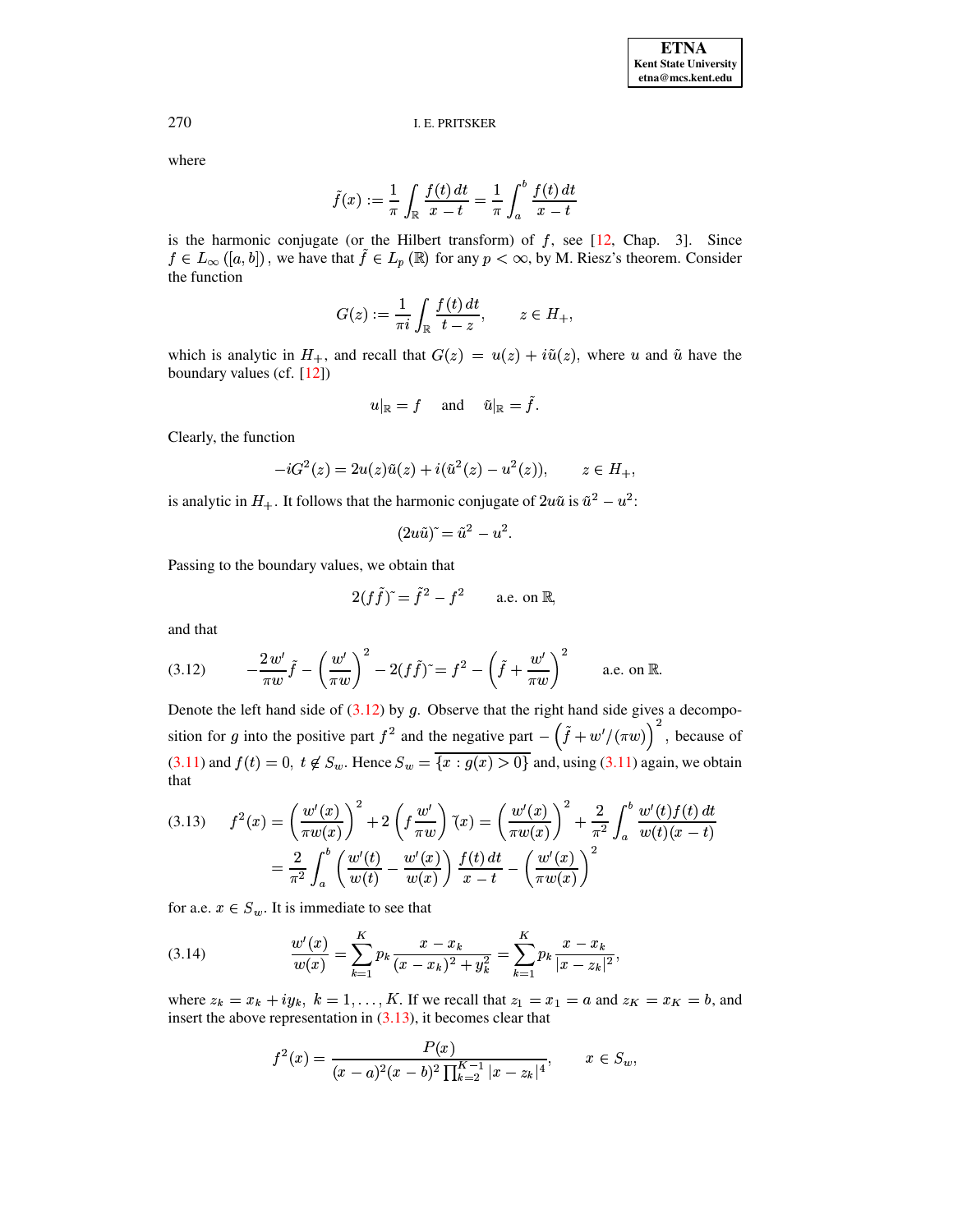| <b>ETNA</b>                  |
|------------------------------|
| <b>Kent State University</b> |
| etna@mcs.kent.edu            |

where  $P(x)$  is a polynomial of degree at most  $4K - 5$ . Since  $P(x)$  has at most  $4K - 5$ zeros, and  $S_w = \{x : g(x) > 0\} \subset \{x : P(x) > 0\}$ , we conclude that  $S_w$  consists of at most  $2K-3$  subintervals of [a, b]. Naturally, P and f vanish at the endpoints of those intervals.  $\Box$ 

*Proof of Theorem 2.1.* It is clear from (2.5) that  $S_w \subset [a, b] \setminus Z$ . Lemma 3.2 gives that  $S_w = \bigcup_{l=1}^{L} [a_l, b_l]$ , where  $L \leq 2K - 1$ . Furthermore, we have that  $d\mu_w(x) = f(x) dx$ , where  $f \in C^{\infty}(\cup_{l=1}^{L}(a_{l},b_{l}))$ , and f is Hölder continuous on  $S_{w}$  with exponent 1/2. Note that, by  $(3.11)$ ,  $f$  satisfies the singular integral equation with Cauchy kernel

<span id="page-12-0"></span>(3.15) 
$$
\frac{1}{\pi i} \int_{S_w} \frac{f(t) dt}{t - x} = \frac{1}{\pi i} \frac{w'(x)}{w(x)}
$$

for a.e.  $x \in S_w$ . The Hölder continuity of  $f$  implies that of  $\tilde{f}$  (and of the Cauchy or the Hilbert transforms), see [12, Chap. 3] or [22,  $\S 22$ ]. Hence both sides of  $(3.15)$  are continuous, and this equation holds for all  $x \in S_w$ . Denote the right-hand side of (3.15) by  $h(x)$ . Since, by Lemma 3.2, f vanishes at the endpoints of  $S_w$ , we obtain from the results of §88 in [22, Chap. 11] (see also [21]) that f must be the unique solution of  $(3.15)$  given by

<span id="page-12-1"></span>(3.16) 
$$
f(x) = \frac{\sqrt{R(x)}}{\pi i} \int_{S_w} \frac{h(t) dt}{\sqrt{R(t)}(t-x)}, \qquad x \in S_w
$$

where  $\sqrt{R(x)}$  is defined in the statement of Theorem 2.1, and the integral is defined as the Cauchy principal value. For further reference, we describe the values of  $\sqrt{R(z)}$  on the real line:

<span id="page-12-2"></span>
$$
(3.17) \qquad \sqrt{R(x)} = \begin{cases} \sqrt{|R(x)|}, & x \ge b_L, \\ (-1)^{L+l} i \sqrt{|R(x)|}, & a_l \le x \le b_l, \ l = 1, \dots, L, \\ (-1)^{L+l} \sqrt{|R(x)|}, & b_l \le x \le a_{l+1}, \ l = 1, \dots, L-1, \\ (-1)^L \sqrt{|R(x)|}, & x \le a_1. \end{cases}
$$

Here and throughout, the values of  $\sqrt{R(x)}$  for  $x \in \bigcup_{l=1}^{L} [a_l, b_l]$  are understood as the upper limiting values of  $\sqrt{R(z)}$ , when  $\Im z \to 0^+$ .

Using  $(3.14)$ , we obtain that

$$
h(t) = \frac{1}{\pi i} \sum_{k=1}^{K} p_k \frac{t - x_k}{|t - z_k|^2} = \frac{1}{2\pi i} \sum_{k=1}^{K} p_k \frac{(t - z_k) + (t - \bar{z}_k)}{(t - z_k)(t - \bar{z}_k)},
$$

where  $t \in \mathbb{R}$ . Replacing t by  $z \in \mathbb{C}$  gives an extension of h into the complex plane of the form

(3.18) 
$$
h(z) = \frac{1}{2\pi i} \sum_{k=1}^{K} p_k \left( \frac{1}{z - z_k} + \frac{1}{z - \bar{z}_k} \right),
$$

which is useful for the evaluation of the integral in  $(3.16)$ . Note that the limiting boundary values of  $\sqrt{R(z)}$  on the intervals of  $S_w$ , from above and below, are opposite in sign. Hence the same is true for the function  $h(z)/((z-x)\sqrt{R(z)})$ , which is analytic in  $\overline{\mathbb{C}} \setminus S_w$  except<br>for the simple poles at  $z_k$  and  $\overline{z}_k$ ,  $k = 1, ..., K$ . Passing to the contour integral over both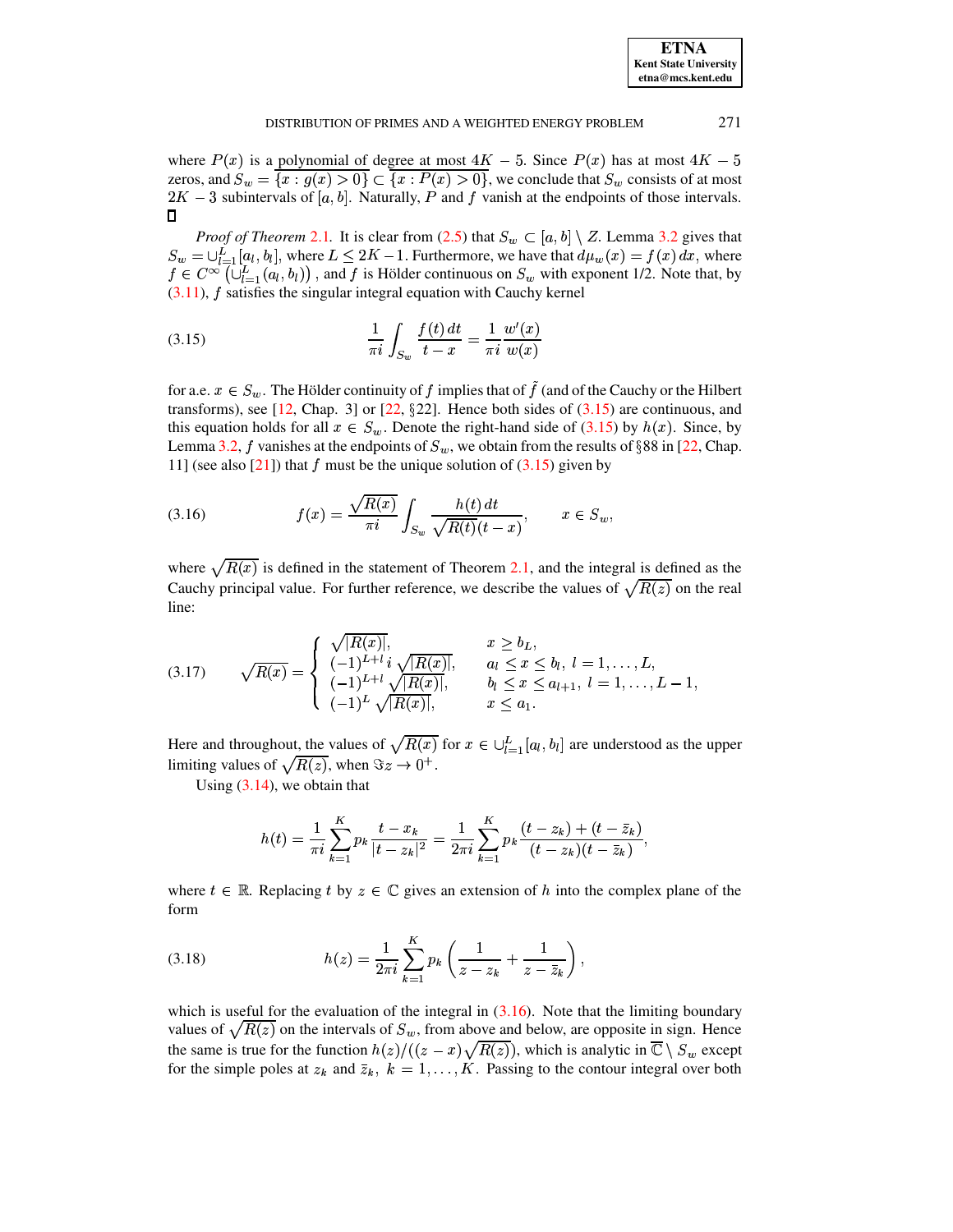sides of the cut  $S_w$ , and computing the residues at  $z_k$  and  $\overline{z}_k$ , we obtain from (3.16) that

$$
f(x) = \frac{\sqrt{R(x)}}{2\pi i} \oint_{S_w} \frac{h(z) dz}{\sqrt{R(z)}(z - x)}
$$
  
= 
$$
\frac{\sqrt{R(x)}}{2\pi i} \sum_{k=1}^K p_k \left( \frac{1}{(z_k - x)\sqrt{R(z_k)}} + \frac{1}{(\bar{z}_k - x)\sqrt{R(\bar{z}_k)}} \right), \quad x \in S_w.
$$

Thus  $(2.8)$  is proved. One can easily produce the following alternative forms for  $f$ :

(3.19) 
$$
f(x) = \frac{\sqrt{R(x)}}{\pi i} \sum_{k=1}^{K} p_k \frac{\Re((z_k - x)\sqrt{R(z_k)})}{|x - z_k|^2 |R(z_k)|} = \frac{\sqrt{|R(x)|}}{\pi} \left| \sum_{k=1}^{K} p_k \frac{\Re((x - z_k)\sqrt{R(z_k)})}{|x - z_k|^2 |R(z_k)|} \right|, \quad x \in S_w.
$$

Hence

<span id="page-13-0"></span>(3.20) 
$$
f(x) = \frac{T(x)\sqrt{R(x)}}{i(x-a)(x-b)\prod_{k=2}^{K-1}|x-z_k|^2}, \quad x \in S_w,
$$

where  $T(x)$  is a polynomial with real coefficients. It is clear from (3.17) that  $\sqrt{R(x)}/i$ is real, and alternates sign on the intervals of  $S_w = \bigcup_{l=1}^{L} [a_l, b_l]$ . Therefore,  $T(x)$  must alternate sign too, and must have at least one zero between the neighboring intervals  $[a_l, b_l]$ and  $[a_{l+1}, b_{l+1}]$ . Consequently,  $\deg(T) \ge L - 1$ . Comparing (3.20) and the representation for  $f^2$  from Lemma 3.2, we obtain that  $\deg(T^2R) \le 4K - 5$  and  $2 \deg(T) + 2L \le 4K - 5$ . Thus  $2(L-1) + 2L \le 4K - 6$  and  $L \le K - 1$ , as stated in the theorem.

In the remaining part, we prove  $(2.9)$ - $(2.11)$ . Since f is the solution of  $(3.15)$  bounded at the endpoints of  $S_w$  (and vanishing there, in fact), h must satisfy the following moment conditions

$$
\int_{S_w} \frac{x^l h(x) dx}{\sqrt{R(x)}} = 0, \qquad l = 0, \ldots, L-1,
$$

by  $\S 88$  of [22, Chap. 11]. These integrals are found by passing to the contour integrals over both sides of the cut  $S_w$ , and by computing residues at  $z_j$  and  $\overline{z_j}$ :

$$
\frac{1}{\pi i} \int_{S_w} \frac{z^i h(z) dz}{\sqrt{R(z)}} = \frac{1}{2\pi i} \oint_{S_w} \frac{z^i h(z) dz}{\sqrt{R(z)}}
$$

$$
= \frac{1}{2\pi i} \sum_{j=1}^K p_j \left( \frac{z_j^i}{\sqrt{R(z_j)}} + \frac{\bar{z}_j^i}{\sqrt{R(\bar{z}_j)}} \right).
$$

Hence  $(2.9)$  follows from the above moment conditions.

Consider

$$
G(z) := \frac{\sqrt{R(z)}}{\pi i} \int_{S_w} \frac{h(x) dx}{\sqrt{R(x)}(x - z)}, \qquad z \in \mathbb{C} \setminus S_w.
$$

Passing to the contour integral and computing residues at  $z \in \mathbb{C} \setminus S_w$  and  $z_j$ ,  $\bar{z}_j$ ,  $j =$  $1, \ldots, K$ , we have that

<span id="page-13-1"></span>(3.21) 
$$
G(z) = \frac{\sqrt{R(z)}}{2\pi i} \oint_{S_w} \frac{h(\zeta) d\zeta}{\sqrt{R(\zeta)}(\zeta - z)} = h(z) + F(z).
$$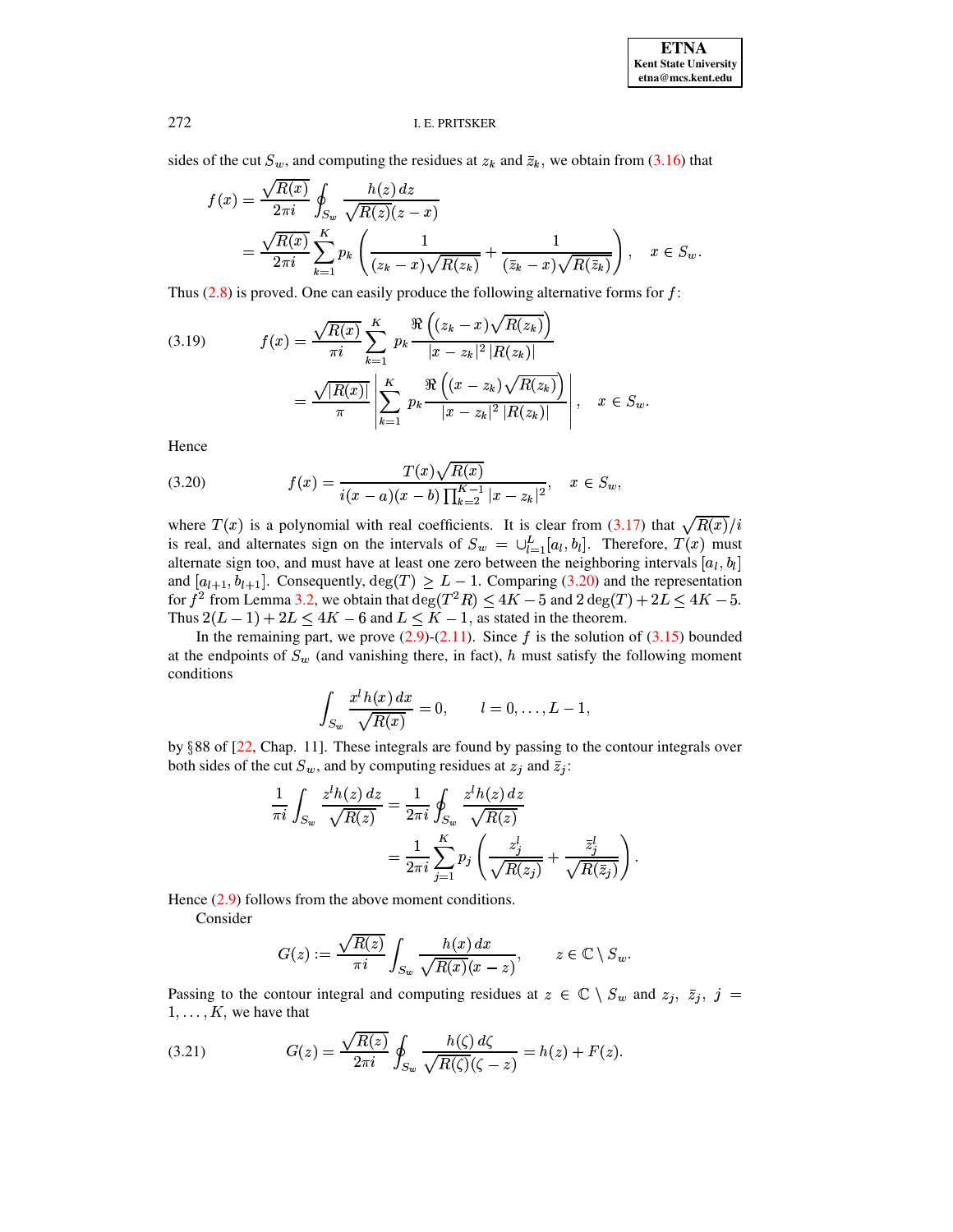On the other hand, we have in a neighborhood of  $\infty$  that

$$
G(z) = \frac{\sqrt{R(z)}}{\pi i} \int_{S_w} \frac{h(x) dx}{\sqrt{R(x)} (x - z)} = -\frac{\sqrt{R(z)}}{\pi i} \sum_{k=0}^{\infty} z^{-k-1} \int_{S_w} \frac{x^k h(x) dx}{\sqrt{R(x)}} = -\frac{\sqrt{R(z)}}{\pi i} \sum_{k=L}^{\infty} z^{-k-1} \int_{S_w} \frac{x^k h(x) dx}{\sqrt{R(x)}},
$$

which gives

<span id="page-14-0"></span>
$$
\text{(3.22)} \qquad \lim_{z \to \infty} G(z) = 0 \quad \text{and} \quad \lim_{z \to \infty} (-z)G(z) = \frac{1}{\pi i} \int_{S_w} \frac{x^L h(x) \, dx}{\sqrt{R(x)}}.
$$

Let  $z \in \mathbb{C} \setminus (S_w \cup Z)$ . Observe that  $F(\zeta)/(\zeta - z)$  is an analytic function of  $\zeta$  in  $\overline{\mathbb{C}} \setminus S_w$ (see (3.21) and (3.22)), except for the poles at z and  $z_j$ ,  $\overline{z}_j$ ,  $j = 1, ..., K$ . Using the contour integral again, we obtain

<span id="page-14-1"></span>(3.23) 
$$
\frac{1}{\pi i} \int_{S_w} \frac{F(t) dt}{t - z} = \frac{1}{2\pi i} \oint_{S_w} \frac{F(\zeta) d\zeta}{\zeta - z} = F(z) + h(z) = G(z),
$$

where  $z \in \mathbb{C} \setminus S_w$ . Since  $\mu_w$  is a unit measure, it follows by combining (3.22) and (3.23) that

$$
1 = \lim_{z \to \infty} (-z) \int_{S_w} \frac{F(t) dt}{t - z} = \pi i \lim_{z \to \infty} (-z) G(z) = \int_{S_w} \frac{x^L h(x) dx}{\sqrt{R(x)}}
$$

The latter integral is calculated via residues at  $z_k$ ,  $\bar{z}_k$  and  $\infty$ :

$$
\int_{S_w} \frac{x^L h(x) dx}{\sqrt{R(x)}} = \frac{1}{2} \oint_{S_w} \frac{z^L h(z) dz}{\sqrt{R(z)}}
$$
\n
$$
= \frac{1}{2} \sum_{k=1}^K p_k \left( \frac{1}{2\pi i} \oint_{S_w} \frac{z^L dz}{(z - z_k) \sqrt{R(z)}} + \frac{1}{2\pi i} \oint_{S_w} \frac{z^L dz}{(z - \bar{z}_k) \sqrt{R(z)}} \right)
$$
\n
$$
= \frac{1}{2} \sum_{k=1}^K p_k \left( \frac{z_k^L}{\sqrt{R(z_k)}} - 1 + \frac{\bar{z}_k^L}{\sqrt{R(\bar{z}_k)}} - 1 \right),
$$

which implies  $(2.10)$ .

Observe from  $(2.5)$  that

<span id="page-14-2"></span>
$$
(3.24) \tU^{\mu_w}(a_{l+1})-U^{\mu_w}(b_l)=\log w(a_{l+1})-\log w(b_l), \quad l=1,\ldots,L-1
$$

The potential  $U^{\mu_w}(x)$  is continuous in C, and is infinitely differentiable on  $(b_l, a_{l+1})$ . Hence we obtain by the fundamental theorem of calculus and  $(3.23)$  that

$$
U^{\mu_w}(a_{l+1}) - U^{\mu_w}(b_l) = \int_{b_l}^{a_{l+1}} \frac{d}{dx} (U^{\mu_w}(x)) dx = \int_{b_l}^{a_{l+1}} \int_{S_w} \frac{d\mu_w(t)}{t - x} dx
$$
  
= 
$$
\int_{b_l}^{a_{l+1}} \left( \pi i F(x) + \frac{1}{2} \sum_{j=1}^K p_j \left( \frac{1}{x - z_j} + \frac{1}{x - \bar{z}_j} \right) \right) dx
$$
  
= 
$$
\pi i \int_{b_l}^{a_{l+1}} F(x) dx + \sum_{j=1}^K p_j \left( \log |a_{l+1} - z_j| - \log |b_l - z_j| \right),
$$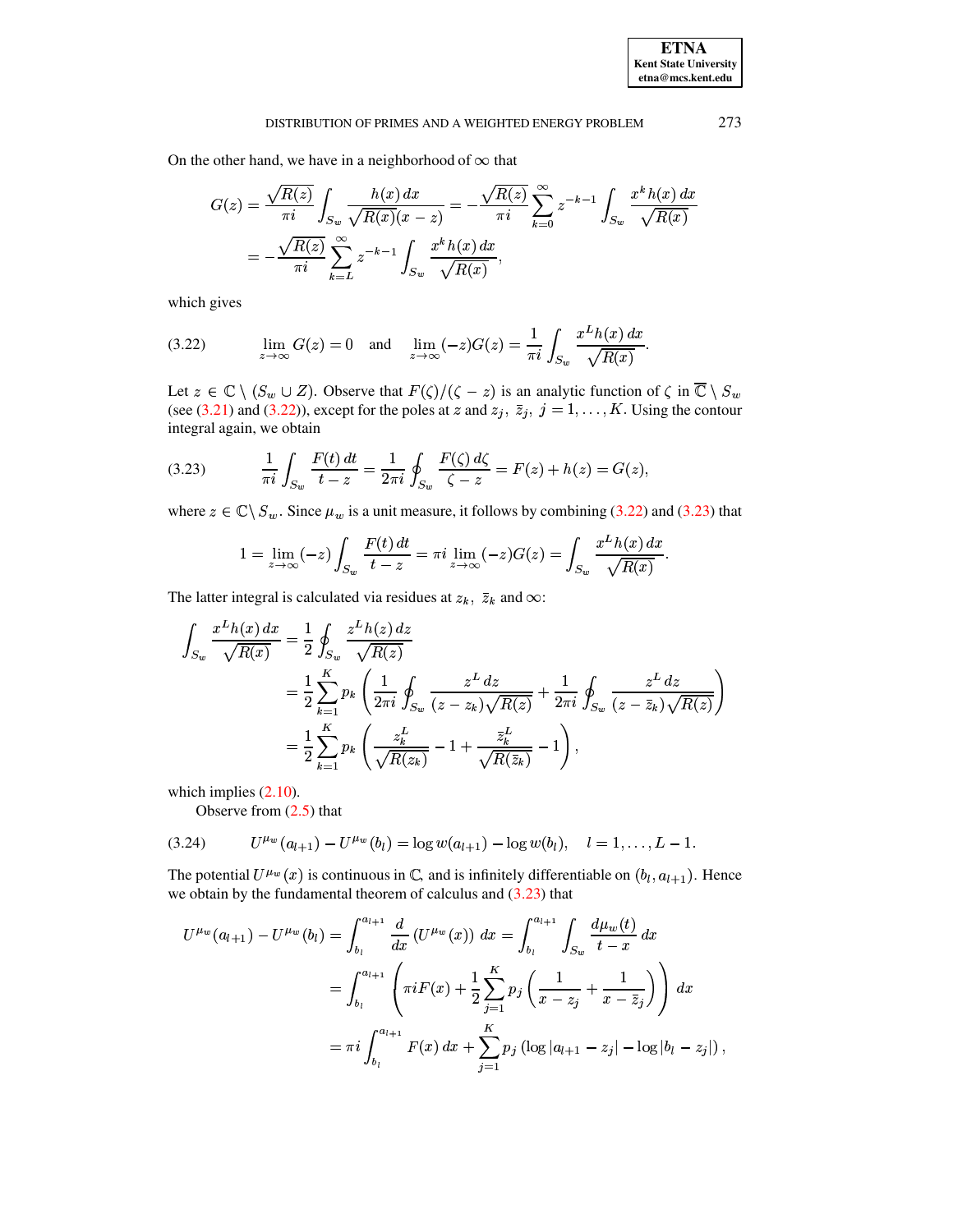where the last equality holds in the principal value sense. Therefore, we have by  $(3.24)$  that

$$
\pi i \int_{b_l}^{a_{l+1}} F(x) dx + \log \frac{w(a_{l+1})}{w(b_l)} = \log \frac{w(a_{l+1})}{w(b_l)},
$$

which proves  $(2.11)$ .

 $\Box$ 

 $\Box$ 

*Proof of Corollary* 2.2. Note that  $K = 2$ ,  $L = 1$  and  $S_w = [a_1, b_1] \subset (0,1)$  by Theorem 2.1. We obtain from  $(2.9)$  and  $(2.10)$  that the endpoints of the support must satisfy the equations

$$
\frac{2p_1}{\sqrt{R(0)}} + \frac{2p_2}{\sqrt{R(1)}} = 0 \quad \text{and} \quad \frac{p_2}{\sqrt{R(1)}} = 1 + p_1 + p_2
$$

Since  $\sqrt{R(0)} = -\sqrt{a_1b_1}$  and  $\sqrt{R(1)} = \sqrt{(1-a_1)(1-b_1)}$  by (3.17), it follows that

$$
a_1b_1 = r_1^2
$$
 and  $(1 - a_1)(1 - b_1) = r_2^2$ 

Solving those equations, we obtain (2.13) and (2.14). The representation (2.12) for  $\mu_w$  follows from  $(2.7)-(2.8)$ , because

$$
\frac{\sqrt{R(x)}}{2\pi i} \left( -\frac{2p_1}{x\sqrt{R(0)}} + \frac{2p_2}{(1-x)\sqrt{R(1)}} \right) = \frac{\sqrt{(x-a_1)(b_1-x)}}{\pi} \left( \frac{p_1}{x r_1} + \frac{p_2}{(1-x)r_2} \right)
$$

by the above argument.

*Proof of Lemma 2.3.* Consider the weighted Fekete points  $\{\zeta_i^{(n)}\}_{i=1}^n \subset [a, b], n \in \mathbb{N},$ that maximize the absolute value of the weighted Vandermonde determinant  $(1.10)$ . The relation between the problems of minimizing energy  $(2.2)-(2.3)$  and maximizing  $(1.10)$  becomes transparent if we consider  $-\frac{2}{n(n-1)}\log|V_n^w|$ , which is essentially a discrete version of the weighted energy functional  $(2.2)$ . Indeed, the normalized counting measures

$$
\nu_n:=\frac{1}{n}\sum_{i=1}^n\delta_{\zeta_i^{(n)}}
$$

converge weakly to  $\mu_w$ , the extremal measure for (2.2)-(2.3), and (2.15) holds true (cf. Section III.1 of [29]). Thus the discrete problem is a good approximation of the continuous one.

We deduce (2.16) from the results of Götz and Saff [17]. They require that  $\log w(x)$  be Hölder continuous on [a, b], which is not true if w of (2.1) has zeros on [a, b]. But we can modify  $w$  in the small neighborhoods of those zeros, outside the compact set

<span id="page-15-0"></span>
$$
(3.25) \tS_w^* = \{x \in [a, b] : U^{\mu_w}(x) - \log w(x) \le F_w\} \subset [a, b] \setminus Z,
$$

so that the new weight  $\tilde{w}$  satisfies

<span id="page-15-1"></span>(3.26) 
$$
U^{\mu_w}(x) - \log \tilde{w}(x) > F_w, \qquad x \in [a, b] \setminus S_w^*,
$$

and  $\log \tilde{w}(x)$  is Hölder continuous on [a, b]. It follows from Theorem I.3.3 of [29] and (3.25)-(3.26) that the equilibrium measure  $\mu_{\tilde{w}} = \mu_w$ , and from Theorem III.1.2 of [29] and (3.25) that the weighted Fekete points for  $\tilde{w}$  are identical to those for w. Thus all results of [17] are applicable here. Set

$$
F_n(x) := \prod_{i=1}^n (x - \zeta_i^{(n)}), \quad n \in \mathbb{N}.
$$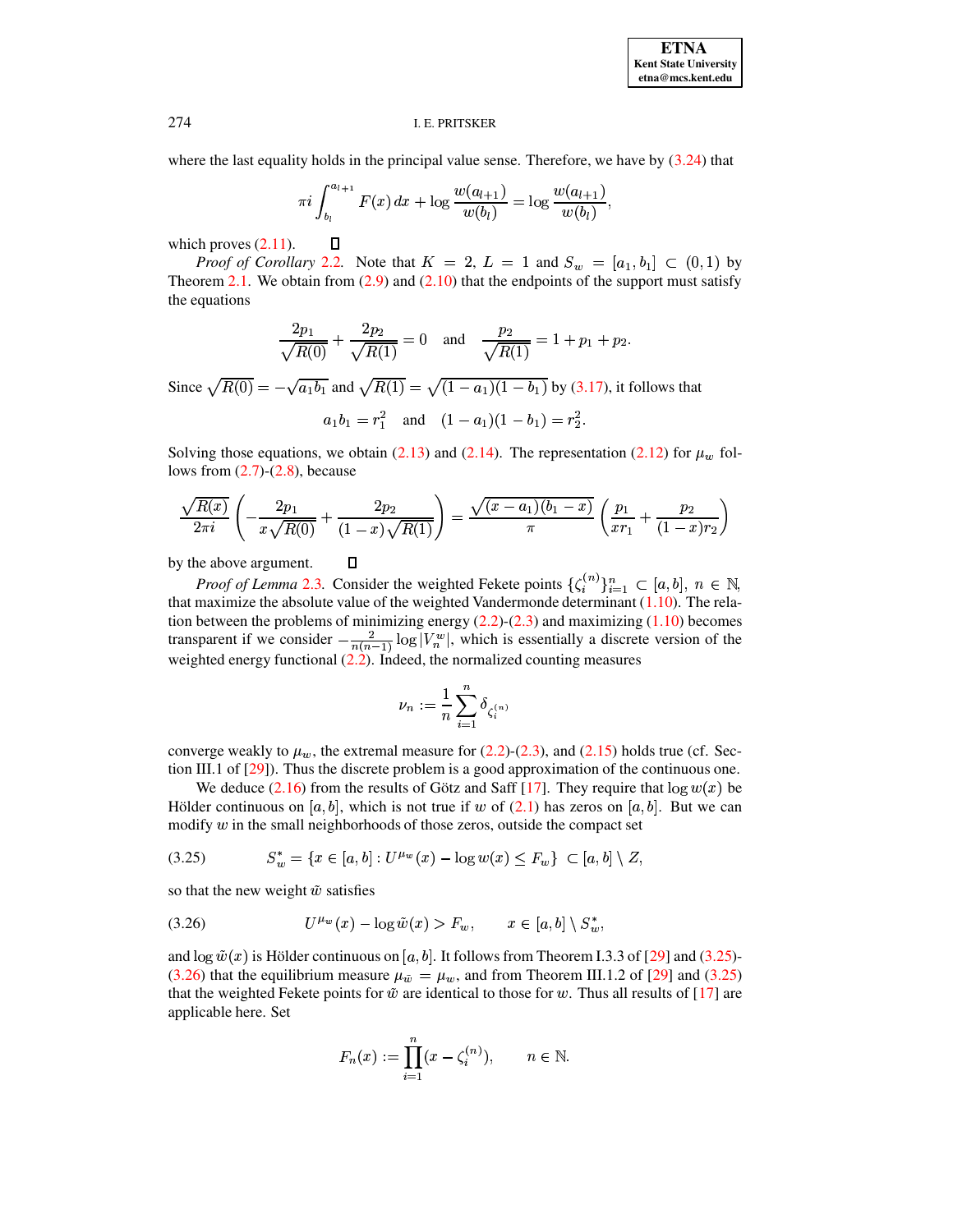Then  $\frac{1}{n} \log |F_n(x)| = -U^{\nu_n}(x)$  and

$$
U^{\mu_w}(x) + \frac{1}{n} \log |F_n(x)| \le c_0 \frac{\log n}{n}, \qquad x \in \mathbb{C},
$$

where  $c_0 > 0$  depends only on w, by Theorem 1 of [17]. Hence

<span id="page-16-0"></span>(3.27) 
$$
|F_n(x)| \le n^{c_0} e^{-n U^{\mu w}(x)}, \qquad x \in \mathbb{C}.
$$

For a small  $r > 0$ , write

$$
F'_n(x) = \frac{1}{2\pi i} \int_{|x-z|=r} \frac{F_n(z) \, dz}{(z-x)^2}, \qquad x \in S_w^*,
$$

and estimate

$$
w^{n-1}(x)|F'_n(x)| \leq \frac{w^{n-1}(x)}{r} \max_{|x-z|=r} |F_n(z)| = O(n^{c_0}) \frac{w^n(x)}{r} \max_{|x-z|=r} e^{-n U^{\mu_w}(z)},
$$

as  $n \to \infty$ , by (3.27). Note that  $U^{\mu_w}(x)$  is Hölder continuous in  $\mathbb{C}$ , because it is a harmonic function in  $\mathbb{C}\setminus S_w$ , with smooth boundary values  $\log w(x) + F_w$  on  $S_w$  (see Theorem I.4.7 of [29] and Lemma 2 of [17]). If  $\lambda \in (0,1]$  is the Hölder exponent for  $U^{\mu_w}(x)$ , then we choose  $r = n^{-1/\lambda}$  and obtain

$$
\max_{|x-z|=n^{-1/\lambda}} e^{-n U^{\mu_w}(z)} = O(1) e^{-n U^{\mu_w}(x)}, \qquad x \in S_w^*.
$$

Hence

<span id="page-16-1"></span>(3.28) 
$$
w^{n-1}(x)|F'_n(x)| = O(n^{c_0+1/\lambda}) e^{n(\log w(x) - U^{\mu w}(x))}
$$

$$
= O(n^{c_0+1/\lambda}) e^{-n F_w}, \qquad x \in S_w^*
$$

by  $(3.25)$  and  $(2.4)$ . Recall that the weighted Fekete points are contained in the compact set  $S_w^* \subset [a, b] \setminus Z$  (cf. Theorem III.1.2 of [29]), where  $\log w(x)$  is continuous. Therefore, we have from Theorem 3 of [17] that

$$
\int \log w \, d\nu_n - \int \log w \, d\mu_w = O\left(\frac{\log^2 n}{n}\right) \qquad \text{as } n \to \infty.
$$

This implies

<span id="page-16-2"></span>(3.29) 
$$
\prod_{i=1}^{n} w(\zeta_i^{(n)}) = O(e^{\log^2 n}) e^{n \int \log w \, d\mu_w} \quad \text{as } n \to \infty.
$$

Observe that

$$
(V_n^w(\zeta_1^{(n)},\ldots,\zeta_n^{(n)}))^2 = \prod_{i=1}^n w^{2(n-1)}(\zeta_i^{(n)}) \prod_{i=1}^n F'_n(\zeta_i^{(n)})
$$

We now use  $(3.28)$  and  $(3.29)$  to estimate

$$
\max_{[a,b]^n} (V_n^w)^2 = \prod_{i=1}^n w^{n-1} (\zeta_i^{(n)}) \prod_{i=1}^n w^{n-1} (\zeta_i^{(n)}) |F_n'(\zeta_i^{(n)})|
$$
  
=  $O(d^{n \log^2 n}) e^{n(n-1)(\int \log w d\mu_w - F_w)}$   
=  $O(d^{n \log^2 n}) e^{-n(n-1)V_w} = O(d^{n \log^2 n}) (\text{cap}([a,b],w))^{n(n-1)},$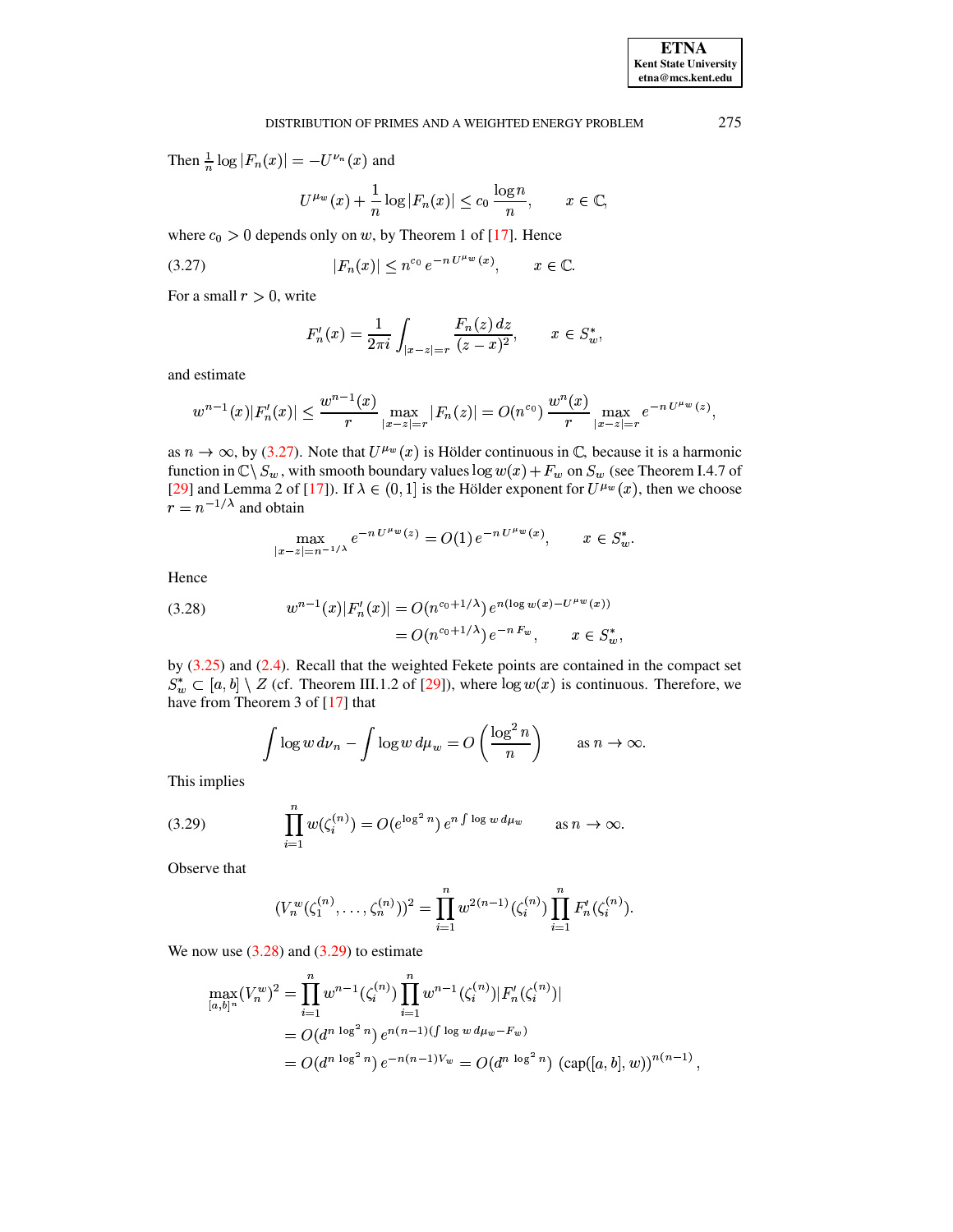where  $d > e$ , as  $n \to \infty$ . Thus the upper bound in (2.16) is proved. The lower bound of  $(2.16)$  is a well known consequence of extremal properties for the weighted Fekete points and Vandermonde determinants, see Theorem III.1.1 of [29], which states that the sequence  $|V_n^w(\zeta_1^{(n)},\ldots,\zeta_n^{(n)})|^{\frac{2}{n(n-1)}}$  decreases to cap([a, b], w) as  $n \to \infty$ .  $\Box$ 

# **REFERENCES**

- <span id="page-17-25"></span><span id="page-17-19"></span>[1] F. AMOROSO, *f-transfinite diameter and number theoretic applications*, Ann. Inst. Fourier (Grenoble), 43 (1993), pp. 1179-1198.
- [2] V. V. ANDRIEVSKII AND H.-P. BLATT, Discrepancy of Signed Measures and Polynomial Approximation, Springer-Verlag, New York, 2002.
- <span id="page-17-10"></span><span id="page-17-4"></span>[3] P. BORWEIN, Computational Excursions in Analysis and Number Theory, Springer-Verlag, New York, 2002.
- <span id="page-17-9"></span>[4] P. L. CHEBYSHEV, Collected Works, vol. 1, (in Russian), Akad. Nauk SSSR, Moscow, 1944.
- [5] G. V. CHUDNOVSKY, Number theoretic applications of polynomials with rational coefficients defined by extremality conditions, in Arithmetic and Geometry, vol. I, M. Artin and J. Tate, eds., Birkhäuser, Boston, 1983, pp. 61-105.
- <span id="page-17-20"></span><span id="page-17-1"></span>[6] H. DAVENPORT, Multiplicative Number Theory, Springer-Verlag, New York, 1980.
- [7] P. DEIFT, T. KREICHERBAUER AND K. T.-R. MCLAUGHLIN, New results on the equilibrium measure for logarithmic potentials in the presence of an external field, J. Approx. Theory, 95 (1998), pp. 388–475.
- <span id="page-17-3"></span>[8] H. G. DIAMOND, Elementary methods in the study of the distribution of prime numbers, Bull. Amer. Math. Soc., 7 (1982), pp. 553-589.
- <span id="page-17-7"></span>[9] P. ERDŐS, On a new method in elementary number theory which leads to an elementary proof of the prime number theorem, Proc. Nat. Acad. Sci. U.S.A., 35 (1949), pp. 374-384.
- <span id="page-17-23"></span>[10] M. FEKETE, Über die Verteilung der Wurzeln bei gewissen algebraischen Gleichungen mit ganzzahligen Koeffizienten, Math. Zeit., 17 (1923), pp. 228-249.
- <span id="page-17-15"></span>[11] O. FROSTMAN, La méthode de variation de Gauss et les fonctions sousharmoniques, Acta Sci. Math., 8  $(1936/37)$ , pp. 149-159.
- <span id="page-17-28"></span><span id="page-17-14"></span>[12] J. B. GARNETT, Bounded Analytic Functions, Academic Press, New York, 1981.
- [13] C. F. GAUSS, Allgemeine Lehrsätze in Beziehung auf die in verkehrten Verhältnissen des Quadrats der Entfernung wirkenden Anziehungs- und Abstossungs- Kräfte, in Werke, Band 5, Göttingen, 1840, pp. 197-242.
- <span id="page-17-26"></span><span id="page-17-11"></span>[14] G. M. GOLUZIN, Geometric Theory of Functions of a Complex Variable, Amer. Math. Soc., Providence, R.I., 1969.
- [15] D. S. GORSHKOV, On the distance from zero on the interval  $[0,1]$  of polynomials with integral coefficients, (in Russian), in Proc. of the Third All Union Mathematical Congress, Moscow, 1956, vol. 4, Akad. Nauk SSSR, Moscow, 1959, pp. 5-7.
- <span id="page-17-27"></span>[16] M. GÖTZ, On the distribution of weighted extremal points on a surface in  $\mathbb{R}^d$ ,  $d \geq 3$ , Potential Anal., 13  $(2000)$ , pp. 345–359.
- <span id="page-17-31"></span>[17] M. GÖTZ AND E. B. SAFF, Potential and discrepancy estimates for weighted extremal points, Constr. Approx., 16 (2000), pp. 541-557.
- <span id="page-17-21"></span><span id="page-17-0"></span>[18] A. E. INGHAM, The Distribution of Prime Numbers, Cambridge Univ. Press, London, 1932.
- [19] A. MARTÍNEZ-FINKELSHTEIN AND E. B. SAFF, Asymptotic properties of Heine-Stieltjes and Van Vleck polynomials, J. Approx. Theory, 118 (2002), pp. 131-151.
- <span id="page-17-8"></span>[20] H. L. MONTGOMERY, Ten Lectures on the Interface Between Analytic Number Theory and Harmonic Analysis, CBMS, Vol. 84, Amer. Math. Soc., Providence, R.I., 1994.
- <span id="page-17-30"></span>[21] N. I. MUSKHELISHVILI, Application of integrals of Cauchy type to a class of singular integral equations, (in Russian), Trans. Inst. Math. Tbilissi, 10 (1941), pp. 1-43.
- <span id="page-17-29"></span><span id="page-17-13"></span>[22] N. I. MUSKHELISHVILI, Singular Integral Equations, Dover, New York, 1992.
- <span id="page-17-12"></span>[23] M. NAIR, A new method in elementary prime number theory, J. London Math. Soc., 25 (1982), pp. 385–391.
- <span id="page-17-17"></span>[24] I. E. PRITSKER, Small polynomials with integer coefficients, J. Anal. Math., 96 (2005), pp. 151-190.
- [25] I. E. PRITSKER, The Gelfond-Schnirelman method in prime number theory, Canad. J. Math., 57 (2005), pp. 1080-1101.
- <span id="page-17-22"></span><span id="page-17-18"></span>[26] I. E. PRITSKER, Weighted energy problem on the unit circle, Constr. Approx., 23 (2006), pp. 103–120.
- <span id="page-17-5"></span>[27] T. RANSFORD, Potential Theory in the Complex Plane, Cambridge Univ. Press, Cambridge, 1995.
- [28] B. RIEMANN, Ueber die Anzahl der Primzahlen unter einer gegebenen Grösse, in Werke, Teubner, Leipzig, 1892, pp. 145-155.
- <span id="page-17-16"></span><span id="page-17-6"></span>[29] E. B. SAFF AND V. TOTIK, Logarithmic Potentials with External Fields, Springer-Verlag, Berlin, 1997.
- <span id="page-17-24"></span>[30] A. SELBERG, An elementary proof of the prime number theorem, Ann. of Math. (2), 50 (1949), pp. 305-313.
- [31] G. SZEGŐ, Bemerkungen zu einer Arbeit von Herrn M. Fekete: Über die Verteilung der Wurzeln bei gewissen
	- algebraischen Gleichungen mit ganzzahligen Koeffizienten, Math. Zeit., 21 (1924), pp. 203-208.
- <span id="page-17-2"></span>[32] G. TENENBAUM AND M. M. FRANCE, The Prime Numbers and Their Distribution, AMS, Providence, 2000.